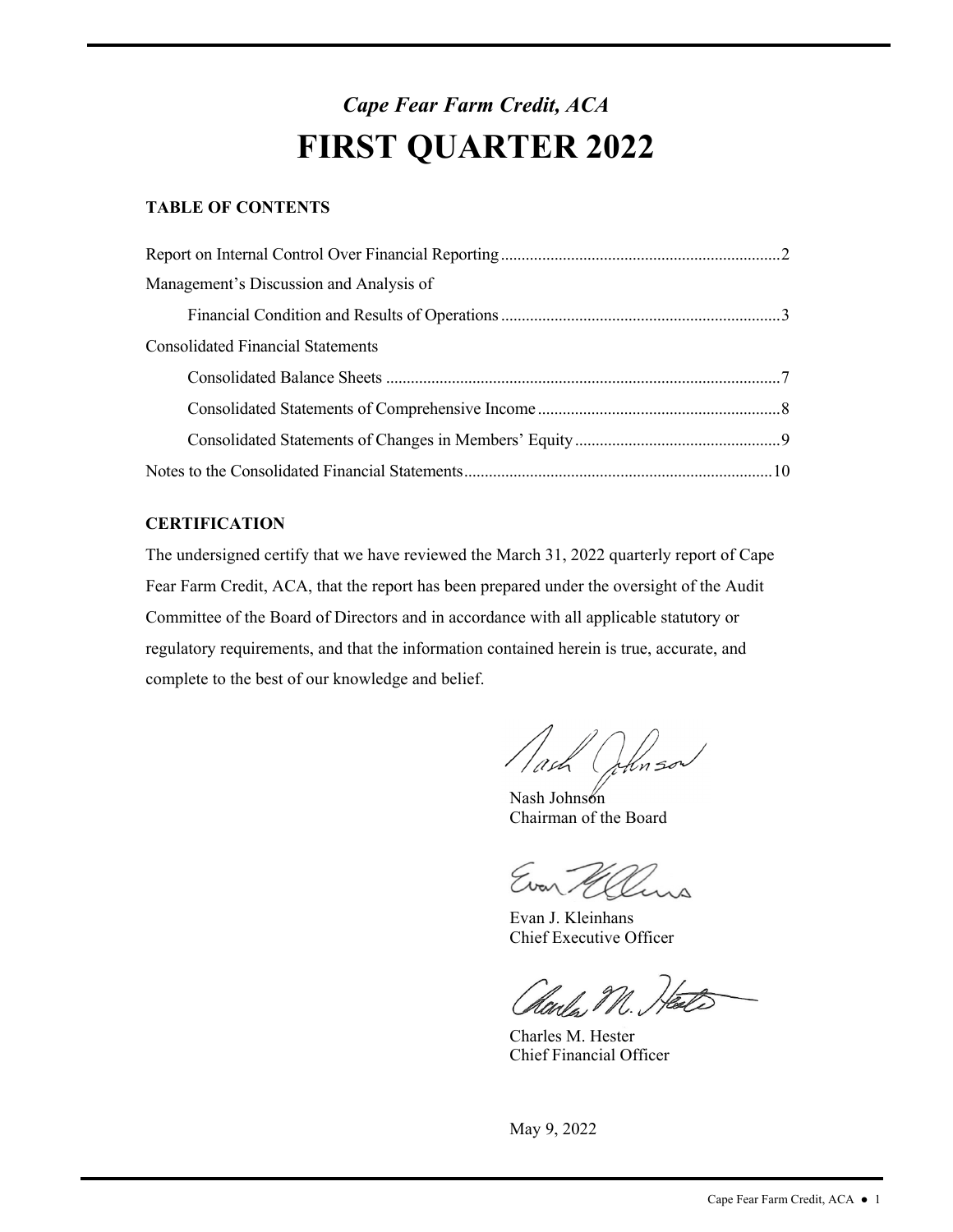# *Cape Fear Farm Credit, ACA*  **Report on Internal Control Over Financial Reporting**

The Association's principal executives and principal financial officers, or persons performing similar functions, are responsible for establishing and maintaining adequate internal control over financial reporting for the Association's Consolidated Financial Statements. For purposes of this report, "internal control over financial reporting" is defined as a process designed by, or under the supervision of the Association's principal executives and principal financial officers, or persons performing similar functions, and effected by its Board of Directors, management and other personnel. This process provides reasonable assurance regarding the reliability of financial reporting information and the preparation of the Consolidated Financial Statements for external purposes in accordance with accounting principles generally accepted in the United States of America.

 that in reasonable detail accurately and fairly reflect the Internal control over financial reporting includes those policies and procedures that: (1) pertain to the maintenance of records transactions and dispositions of the assets of the Association, (2) provide reasonable assurance that transactions are recorded as necessary to permit preparation of financial information in accordance with accounting principles generally accepted in the United States of America, and that receipts and expenditures are being made only in accordance with authorizations of management and directors of the Association, and (3) provide reasonable assurance regarding prevention or timely detection of unauthorized acquisition, use or disposition of the Association's assets that could have a material effect on its Consolidated Financial Statements.

The Association's management has completed an assessment of the effectiveness of internal control over financial reporting as of March 31, 2022. In making the assessment, management used the framework in *Internal Control — Integrated Framework (2013)*, promulgated by the Committee of Sponsoring Organizations of the Treadway Commission, commonly referred to as the "COSO" criteria.

 Association's management determined that there were no Based on the assessment performed, the Association's management concluded that as of March 31, 2022, the internal control over financial reporting was effective based upon the COSO criteria. Additionally, based on this assessment, the material weaknesses in the internal control over financial reporting as of March 31, 2022.

Evan Malina

Evan J. Kleinhans Chief Executive Officer

Harle, M. Heats

Charles M. Hester Chief Financial Officer

May 9, 2022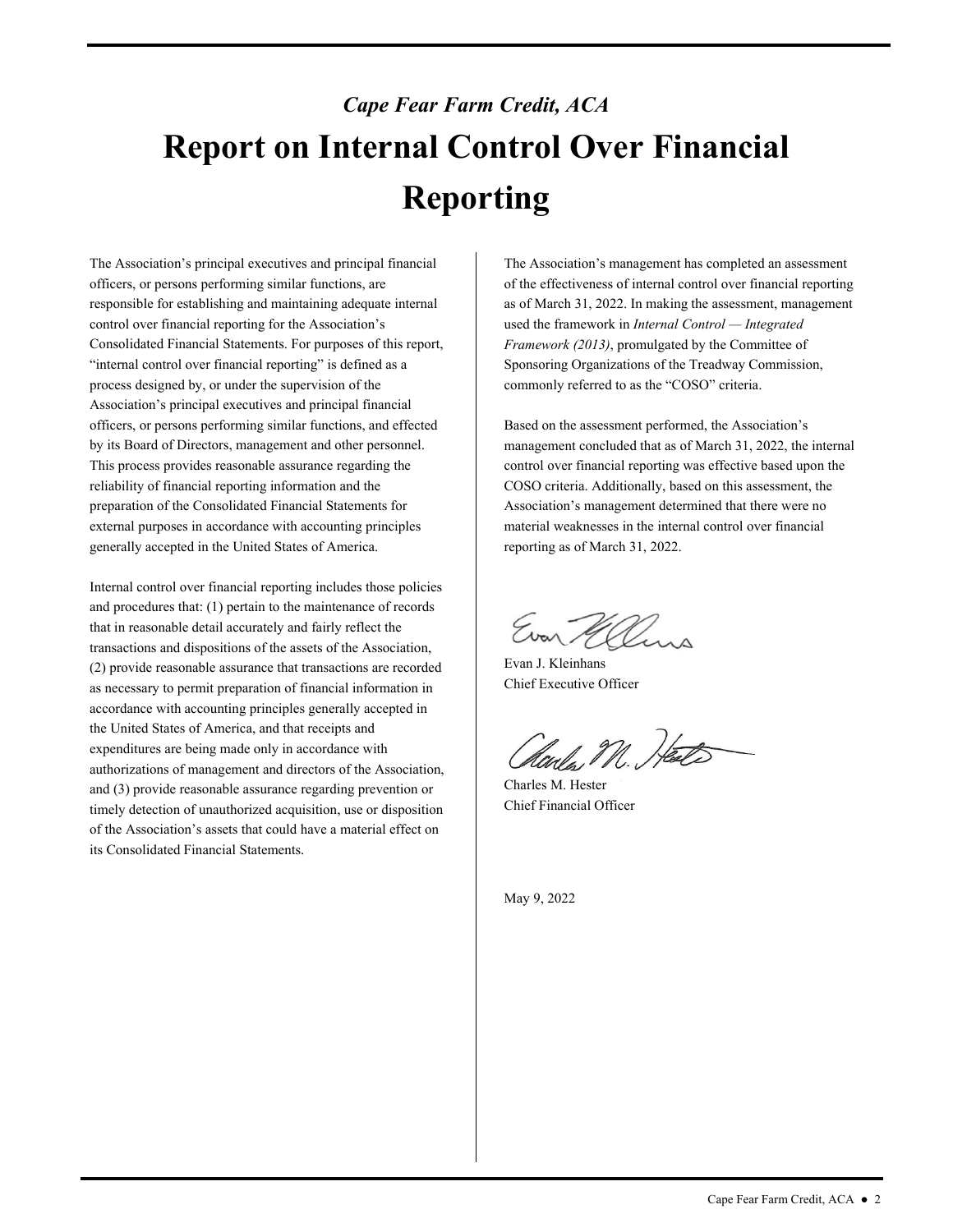# *Cape Fear Farm Credit, ACA*  **Management's Discussion and Analysis of Financial Condition and Results of Operations**

#### *(dollars in thousands)*

The following commentary reviews the financial condition and results of operations of Cape Fear Farm Credit, ACA, (Association) for the period ended March 31, 2022. These comments should be read in conjunction with the accompanying consolidated financial statements, notes to the consolidated financial statements and the 2021 Annual Report of the Association. The accompanying consolidated financial statements were prepared under the oversight of the Audit Committee of the Board of Directors.

## **LOAN PORTFOLIO**

 the price of these commodities. Other factors including but not and soy beans have improved the outlook for many row crop The Association provides funds to farmers, rural homeowners and farm-related businesses for financing of short and intermediate-term loans and long-term real estate mortgage loans. The Association's loan portfolio consists of agricultural commodities in our region, including swine, poultry, tobacco, and row crop operations. The Association's loan portfolio contains a concentration of swine and poultry loans. Demand for pork, chicken, turkey as well as prices of field grains affects limited to international trade policies, political risks and nuisance lawsuits could impact these industries and the Association's corresponding loan portfolio. While demand for tobacco and cotton remains weak, increasing prices for corn producers in the Association's territory. Credit quality has improved since the fourth quarter of 2021 and remains acceptable overall.

The risk in the portfolio associated with commodity concentration and large loans is reduced by the range of diversity of enterprises in the Association's territory. Risk exposure is reduced by many of the borrowers in the region having diversified farming operations as well as varying farm size. This factor, along with the opportunities for non-farm income in the area, lessens the level of dependency on any single given commodity. Concentration risk is further mitigated by a portfolio of participation loans purchased or originated and sold. The Association also mitigates concentration risk through the use of USDA and Farmer Mac guarantees.

The gross loan volume of the Association at March 31, 2022 was \$1,073,663, an increase of \$10,465 or 0.98 percent as compared to \$1,063,198 at December 31, 2021. When

 2021, respectively. compared to the same period in 2021, gross loan volume increased by \$52,989 or 5.19 percent from \$1,020,674. Net loans outstanding at March 31, 2022 were \$1,064,946, an increase of \$10,290 or 0.98 percent as compared to \$1,054,656 at December 31, 2021. When compared to the same period in 2021, net loans outstanding increased by \$54,034 or 5.35 percent from \$1,010,912. Net loans accounted for 97.45 percent of total assets at March 31, 2022, as compared to 95.79 percent and 97.61 percent at December 31, 2021 and March 31,

 acceptable level and credit administration remains satisfactory. December 31, 2021 amount of \$8,542 by \$175 or 2.05 percent. There is an inherent risk in the extension of any type of credit. Portfolio credit quality continues to be maintained at an Nonaccrual loans increased \$86 to \$6,026 at March 31, 2022 from \$5,940 at December 31, 2021. The increase in nonaccrual volume was primarily attributed to the transfer of several loans to nonaccrual status during the three month period. Association management maintains an allowance for loan losses in an amount considered sufficient to absorb possible losses in the loan portfolio based on current and expected future conditions. The allowance for loan losses at March 31, 2022 was \$8,717, which was greater than the The increase in the overall allowance was primarily attributed to an increase in the general reserve.

 bond financing. At March 31, 2022, the Association had Other investments consist of Rural America Bonds which come under the Farm Credit Administration's (FCA) Mission Related Investments. The objective of Rural America Bonds is to help meet the growing and diverse financing needs of agricultural enterprises, agribusinesses, and rural communities by providing a flexible flow of money to rural areas through \$2,563 in Rural America Bonds, which were all classified as investment securities, as compared to \$2,584 at December 31, 2021.

Effective December 31, 2016, the FCA concluded each pilot program approved as part of the Investment in Rural America program. Each institution participating in such programs may continue to hold its investment through the maturity dates for the investments, provided the institution continues to meet all approval conditions. Although the pilot programs have concluded, the FCA can consider future requests on a case-bycase basis.

Other property owned (OPO) at March 31, 2022 was \$236, which was unchanged from December 31, 2021. The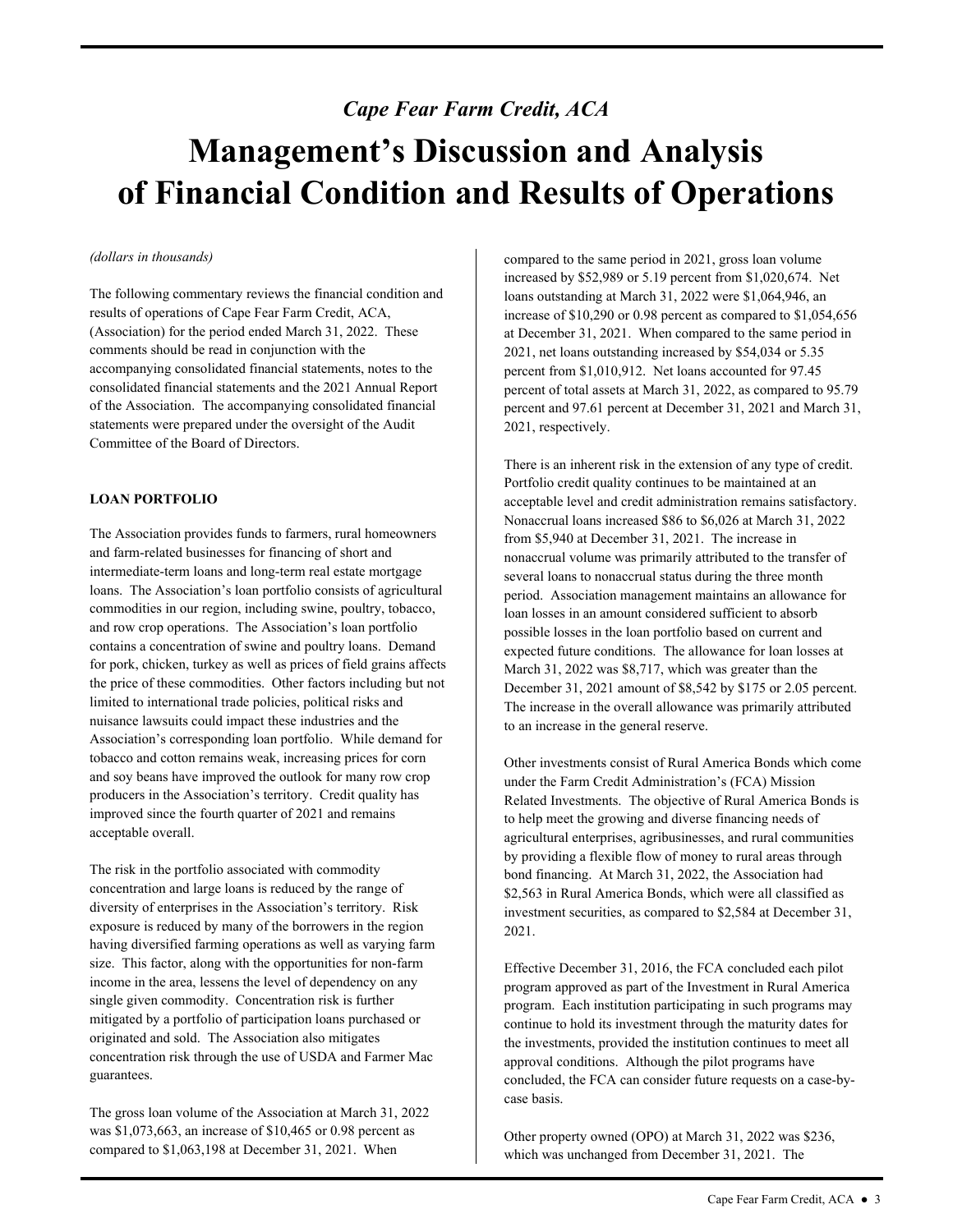Association is actively marketing all properties classified as other property owned for resale.

#### **RESULTS OF OPERATIONS**

#### *For the three months ended March 31, 2022*

Net income for the three months ended March 31, 2022 totaled \$6,105 as compared to \$6,431 for the same period in 2021, a decrease of \$326 or 5.07 percent.

For the three months ended March 31, 2022, net interest income increased \$350 or 5.06 percent as compared to the same period in 2021. Interest income on loans increased by \$647 while interest income from investment securities decreased by \$1. Interest expense increased by \$296 compared to the same period last year. Provision for loan losses increased by \$853 in comparison to the same period in 2021. There was a provision for loan losses of \$199 for the three months ended March 31, 2022, as compared to a reversal of allowance for loan losses of \$654 for the same period in 2021. Nonaccrual income was \$23 for the three months ended March 31, 2022, as compared to \$260 for the same period in 2021 which is a decrease of \$237.

 on sales of premises and equipment. The overall increase was offset by a \$406 decrease in loan fee income, an \$11 decrease Noninterest income for the three months ended March 31, 2022 totaled \$3,892 as compared to \$3,336 for the same period in 2021, an increase of \$556 or 16.67 percent. Positive variances for the period included a \$952 increase in patronage refunds from other Farm Credit institutions and a \$28 increase in gains in other gains, a \$4 decrease in fees for financially related services, and a \$3 decrease in gains on sales of rural home loans.

Noninterest expense for the three months ended March 31, 2022 totaled \$4,839 as compared to \$4,460 for the same period in 2021, an increase of \$379 or 8.50 percent. Items contributing to the increase included a \$297 increase in other operating expenses, a \$62 increase in purchased services, a \$24 increase in occupancy and equipment, a \$20 increase in insurance fund premiums, a \$13 increase in salaries and employee benefits, and a \$3 increase in data processing. The overall increase was offset by a \$40 decrease in losses on OPO.

#### **FUNDING SOURCES**

 General Financing Agreement. The General Financing Agreement utilizes the Association's credit and fiscal The principal source of funds for the Association is the borrowing relationship established with the Bank through a performance as criteria for establishing a line of credit on which the Association may draw funds. The funds are advanced by the Bank to the Association in the form of notes payable. The notes payable are segmented into variable rate and fixed rate sections. The variable rate note is utilized by the Association to fund variable rate loan advances and operating funds requirements. The fixed rate note is used specifically to fund fixed rate loan advances made by the Association. The total notes payable to the Bank at March 31, 2022 was \$826,246 as compared to \$836,955 at December 31, 2021.

See Note 4 in the Notes to the Consolidated Financial Statements for information on the status of compliance with covenants under the General Financing Agreement.

#### **CAPITAL RESOURCES**

 Total members' equity at March 31, 2022 increased to \$232,812 from the December 31, 2021 total of \$226,693. The increase is primarily due to recognition of net income retained through the first quarter.

 leverage ratios. As of March 31, 2022, all ratios were well FCA regulations require all Farm Credit institutions to maintain minimum common equity tier 1 (CET1), tier 1 capital, total capital, and permanent capital risk-based capital ratios, along with tier 1 leverage and unallocated retained earnings equivalents above the regulatory minimums.

The following sets forth the regulatory capital ratios:

| Ratio                   | <b>Minimum</b><br>Requirement | Capital<br><b>Conservation</b><br>Buffer* | <b>Minimum Requirement</b><br>with Capital<br><b>Conservation Buffer</b> | <b>Capital Ratios as of</b><br>March 31, 2022 |
|-------------------------|-------------------------------|-------------------------------------------|--------------------------------------------------------------------------|-----------------------------------------------|
| Risk-adjusted ratios:   |                               |                                           |                                                                          |                                               |
| CET1 Capital            | $4.5\%$                       | 2.5%                                      | 7.0%                                                                     | 19.45%                                        |
| Tier 1 Capital          | $6.0\%$                       | $2.5\%$                                   | 8.5%                                                                     | 19.45%                                        |
| <b>Total Capital</b>    | 8.0%                          | 2.5%                                      | 10.5%                                                                    | 20.20%                                        |
| Permanent Capital Ratio | $7.0\%$                       | $0.0\%$                                   | $7.0\%$                                                                  | 20.52%                                        |
| Non-risk-adjusted:      |                               |                                           |                                                                          |                                               |
| Tier 1 Leverage Ratio   | $4.0\%$                       | $1.0\%$                                   | $5.0\%$                                                                  | 20.46%                                        |
| UREE Leverage Ratio     | 1.5%                          | $0.0\%$                                   | 1.5%                                                                     | 20.22%                                        |

*\* Includes fully phased-in capital conservation buffer which became effective January 1, 2020.*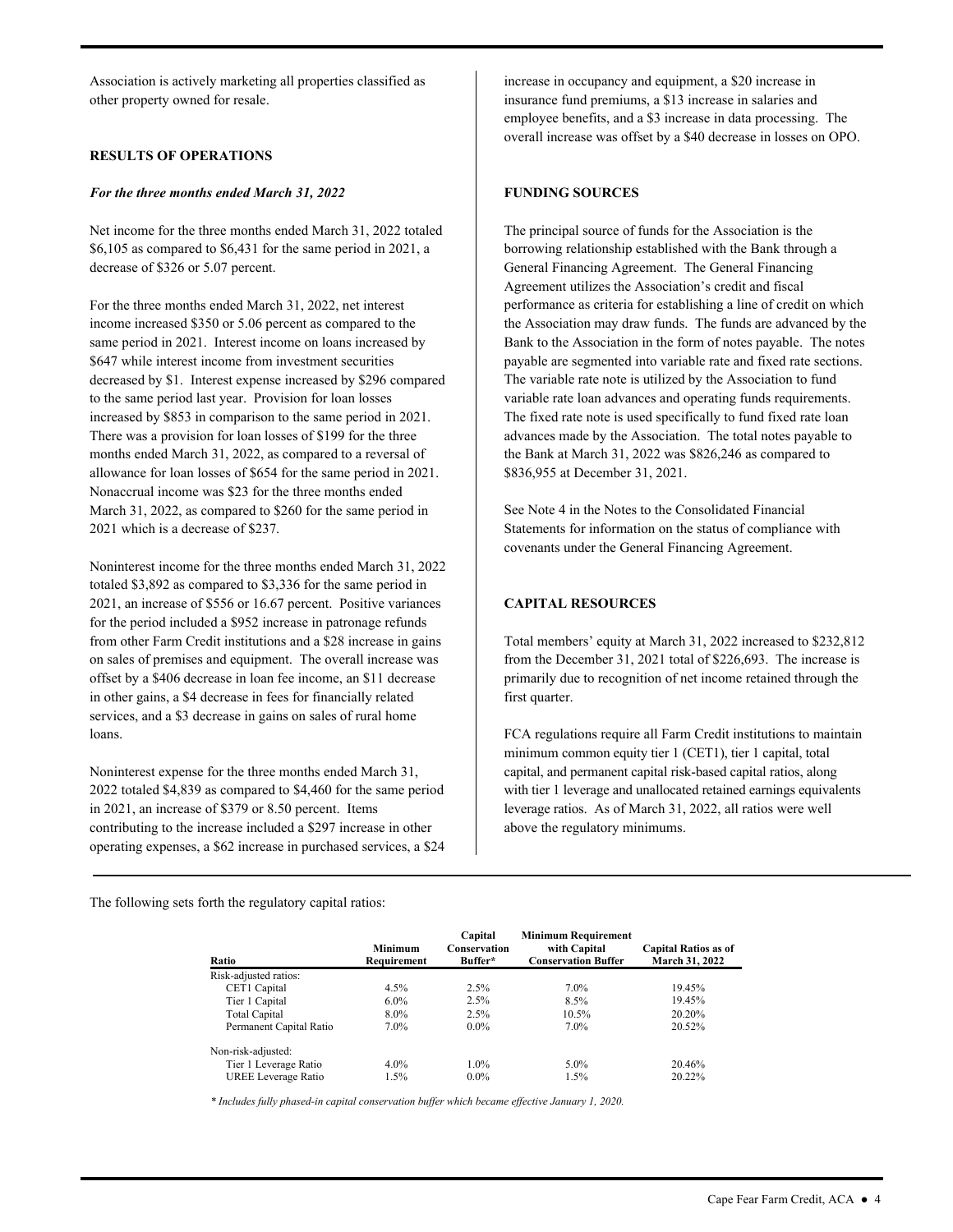If the capital ratios fall below the minimum regulatory requirements, including the buffer amounts, capital distributions (equity redemptions, dividends, and patronage) and discretionary senior executive bonuses are restricted or prohibited without prior FCA approval.

 that are likely to affect the Association's ability to meet There are no trends, commitments, contingencies, or events regulatory minimum capital standards and capital adequacy requirements.

## **REGULATORY MATTERS**

On April 14, 2022, the FCA approved a final rule that amends certain regulations to address changes in accounting principles generally accepted in the United States. Such changes reflect the Current Expected Credit Losses (CECL) methodology that will replace the incurred loss methodology upon adoption. Credit loss allowances related to loans, lessor's net investments in leases, and held-to-maturity debt securities would be included in a System institution's Tier 2 capital up to 1.25 percent of the System institution's total risk weighted assets. Credit loss allowances for available-for-sale debt securities and purchased credit impaired assets would not be eligible for inclusion in a System institution's Tier 2 capital. The regulation does not include a transition phase-in period for the CECL day 1 cumulative effect adjustment to retained earnings on a System institution's regulatory capital ratios. In addition, the regulation does not include an exclusion for the CECL day 1 cumulative effective adjustment from the "safe harbor" deemed prior approval provision. The final rule is effective on January 1, 2023.

On August 26, 2021, the FCA issued a proposed rule to revise its regulatory capital requirements to define and establish riskweightings for High Volatility Commercial Real Estate (HVCRE) by assigning a 150 percent risk-weighting to such exposures, instead of the current 100 percent. The proposed rule would ensure that the FCA's rule remains comparable with the capital rule of other federal banking regulatory agencies and recognizes the increased risk posed by HVCRE exposures. The public comment period ended on January 24, 2022.

#### **FUTURE OF LIBOR**

In 2017, the United Kingdom's Financial Conduct Authority (UK FCA), which regulates LIBOR, announced its intention to stop persuading or compelling the group of major banks that sustains LIBOR to submit rate quotations after 2021.

On March 5, 2021, ICE Benchmark Administration (IBA) (the entity that is responsible for calculating LIBOR) announced its intention to cease the publication of the one-week and twomonth US dollar LIBOR settings immediately following the LIBOR publication on December 31, 2021, and the remaining US dollar LIBOR settings immediately following the LIBOR

publication on June 30, 2023. On the same day, the UK FCA announced that the IBA had notified the UK FCA of its intent, among other things, to cease providing certain US dollar LIBOR settings as of June 30, 2023. In its announcement, the UK FCA confirmed that all 35 LIBOR tenors (including with respect to US dollar LIBOR) will be discontinued or declared nonrepresentative as of either: (a) immediately after December 31, 2021 or (b) immediately after June 30, 2023.

The Association has exposure to LIBOR arising from loans made to customers and the note payable to AgFirst Farm Credit Bank. Alternative reference rates that replace LIBOR may not yield the same or similar economic results over the lives of the financial instruments, which could adversely affect the value of, and return on, instruments held.

The FCA has issued guidelines with similar guidance as the U.S. prudential regulators but applicable for System institutions to follow as they prepare for the expected phase-out of LIBOR. The guidelines direct each System institution to develop a LIBOR transition plan designed to provide an orderly roadmap of actions that will reduce LIBOR exposure, stop the inflow of new LIBOR volume, and adjust operating processes to implement alternative reference rates.

 loans and investments are deemed new contracts; limited On December 8, 2021, the FCA issued another informational memorandum to provide additional guidance to Farm Credit System institutions on their transition away from LIBOR. The guidance encourages Farm Credit System institutions to stop entering into new contracts that reference LIBOR as soon as practicable and in any event no later than December 31, 2021. Entering into new LIBOR-referenced contracts after that date would present safety and soundness risk. The guidance also provides clarity on what the FCA considers a new LIBORindexed contract; whether purchases of legacy LIBOR-indexed exceptions for entering into new LIBOR contracts that reduce or hedge risk in legacy LIBOR contracts; and the due diligence and other procedures required before using other benchmark/reference rate alternatives to LIBOR (beyond SOFR), including credit-sensitive alternative rates.

 transition, including, but not limited to, financial, market, The Association has implemented LIBOR transition plans and continues to analyze potential risks associated with the LIBOR accounting, operational, legal, tax, reputational, and compliance risks.

On July 26 2021, the Alternative Reference Rates Committee (ARRC) announced it will recommend the CME Group's forward-looking SOFR term rates. The ARRC's formal recommendation of SOFR term rates is a major milestone and is expected to increase the volume of transactions quoted in SOFR, supporting the implementation of the transition away from LIBOR.

On October 20, 2021, the U.S. prudential regulators issued a joint statement emphasizing the expectation that supervised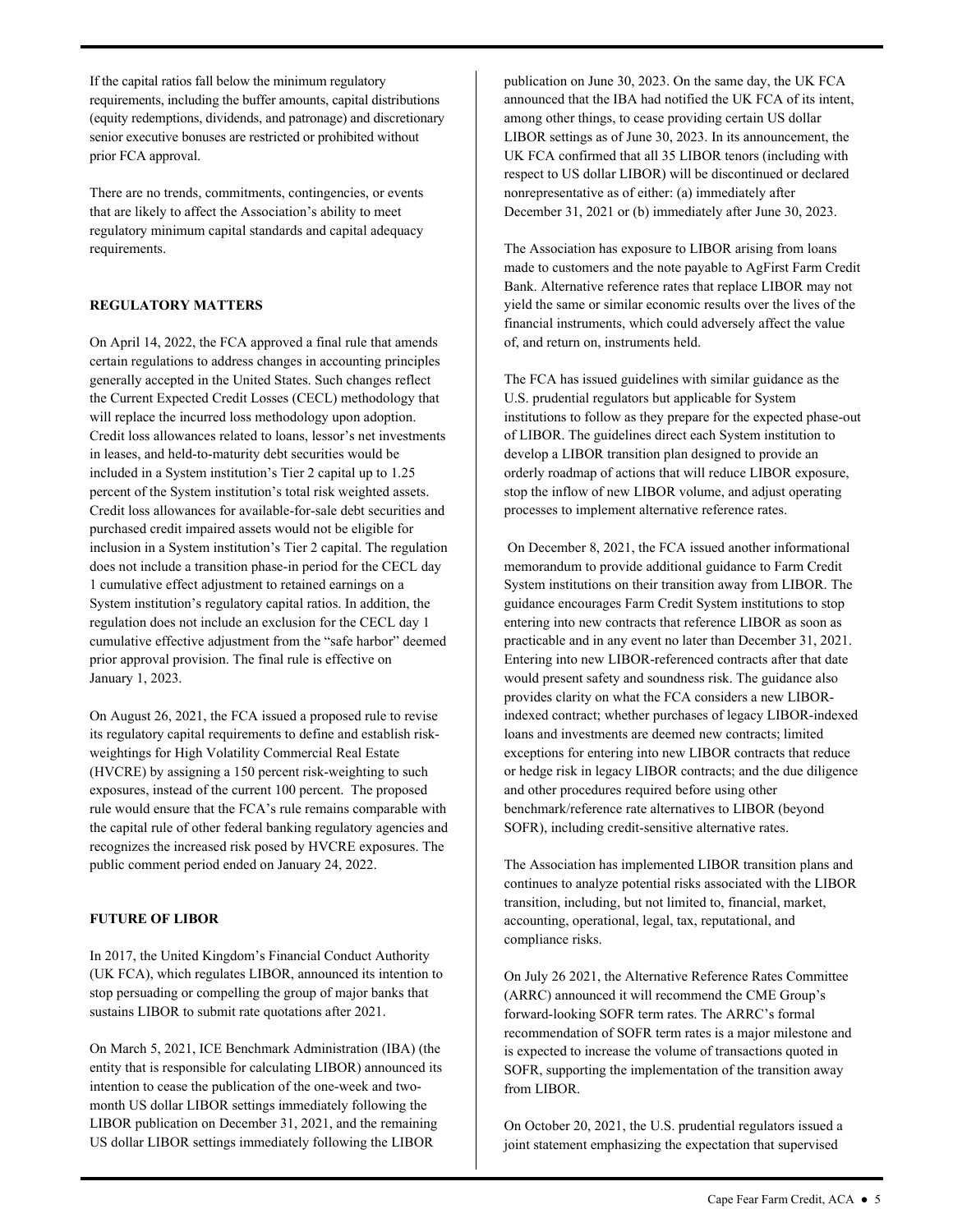institutions with LIBOR exposure continue to progress toward an orderly transition away from LIBOR, reiterating that supervised institutions should, with limited exceptions, cease entering into new contracts that use US dollar LIBOR as a reference rate as soon as practicable, but no later than December 31, 2021. They further stated that entering into new contracts, including derivatives, after that date would create safety and soundness risks. The joint statement clarified that entering into such new contracts would include an agreement

 LIBOR and the regulator expectation that new or updated that (1) creates additional LIBOR disclosure or (2) extends the term of an existing LIBOR contract, but that a draw on an existing agreement that is legally enforceable, e.g., a committed credit facility, would not be a new contract. The joint statement also provided considerations when assessing the appropriateness of alternative reference rates used in lieu of LIBOR contracts include strong and clearly defined fallback rates for when the initial reference rate is discontinued.

#### **RECENTLY ISSUED ACCOUNTING PRONOUNCEMENTS**

Please refer to Note 1, *Organization, Significant Accounting Policies, and Recently Issued Accounting Pronouncements*, in the Notes to the Financial Statements, and the 2021 Annual Report to Shareholders for recently issued accounting pronouncements. Additional information is provided in the following table.

The following ASU was issued by the Financial Accounting Standards Board (FASB):

| <b>Summary of Guidance</b>                                                                                                                                                                                                                                                                                                                                                                                                                                                                                                                                                                       | <b>Adoption and Potential Financial Statement Impact</b>                                                                                                                                                                                                                                                                                                                                                                                                                                                                                                                                                                                                                                                                                                                         |
|--------------------------------------------------------------------------------------------------------------------------------------------------------------------------------------------------------------------------------------------------------------------------------------------------------------------------------------------------------------------------------------------------------------------------------------------------------------------------------------------------------------------------------------------------------------------------------------------------|----------------------------------------------------------------------------------------------------------------------------------------------------------------------------------------------------------------------------------------------------------------------------------------------------------------------------------------------------------------------------------------------------------------------------------------------------------------------------------------------------------------------------------------------------------------------------------------------------------------------------------------------------------------------------------------------------------------------------------------------------------------------------------|
| Replaces multiple existing impairment standards by establishing a<br>$\bullet$<br>single framework for financial assets to reflect management's<br>estimate of current expected credit losses (CECL) over the entire<br>remaining life of the financial assets.<br>Changes the present incurred loss impairment guidance for loans to<br>٠<br>an expected loss model.<br>Modifies the other-than-temporary impairment model for debt<br>$\bullet$<br>securities to require an allowance for credit impairment instead of a<br>direct write-down, which allows for reversal of credit impairments | ASU 2016-13 – Financial Instruments – Credit Losses (Topic 326): Measurement of Credit Losses on Financial Instruments<br>Implementation efforts began with establishing a cross-discipline<br>governance structure utilizing common guidance developed across the<br>Farm Credit System. The implementation includes identification of key<br>interpretive issues, scoping of financial instruments, and assessing existing<br>credit loss forecasting models and processes against the new guidance.<br>The new guidance is expected to result in a change in allowance for credit<br>٠<br>losses due to several factors, including:<br>The allowance related to loans and commitments will most likely<br>1.<br>change because it will then cover credit losses over the full |
| in future periods based on improvements in credit quality.<br>Eliminates existing guidance for purchased credit impaired (PCI)<br>$\bullet$<br>loans, and requires recognition of an allowance for expected credit<br>losses on these financial assets.<br>Requires a cumulative-effect adjustment to retained earnings as of<br>٠<br>the beginning of the reporting period of adoption.<br>Effective for fiscal years beginning after December 15, 2022, and<br>$\bullet$<br>interim periods within those fiscal years. Early application is<br>permitted.                                      | remaining expected life of the portfolio, and will consider expected<br>future changes in macroeconomic conditions,<br>An allowance will be established for estimated credit losses on any<br>2.<br>debt securities.<br>The nonaccretable difference on any PCI loans will be recognized<br>3.<br>as an allowance, offset by an increase in the carrying value of the<br>related loans.<br>The extent of allowance change is under evaluation, but will depend upon<br>the nature and characteristics of the financial instrument portfolios, and<br>the macroeconomic conditions and forecasts, at the adoption date.<br>The guidance is expected to be adopted January 1, 2023.                                                                                                |

the end of the fiscal year of the Association. **NOTE**: Shareholder investment in the Association is materially affected by the financial condition and results of operations of AgFirst Farm Credit Bank. Copies of AgFirst's annual and quarterly reports are available upon request free of charge by calling 1-800-845-1745, ext. 2764, or writing Matthew Miller, AgFirst Farm Credit Bank, P.O. Box 1499, Columbia, SC 29202. Information concerning AgFirst Farm Credit Bank can also be obtained at their website, *<www.agfirst.com>*. Copies of the Association's annual and quarterly reports are also available upon request free of charge by calling 1-800-368-5819 ext. 3262, or writing Charles M. Hester, Cape Fear Farm Credit, P. O. Box 2405, Fayetteville, NC 28302, or accessing the website, *<www.capefearfarmcredit.com>*. The Association prepares a quarterly report within 40 days after the end of each fiscal quarter, except that no report need be prepared for the fiscal quarter that coincides with the end of the fiscal year of the Association.<br>Cape Fear Farm Credit, ACA  $\bullet$  6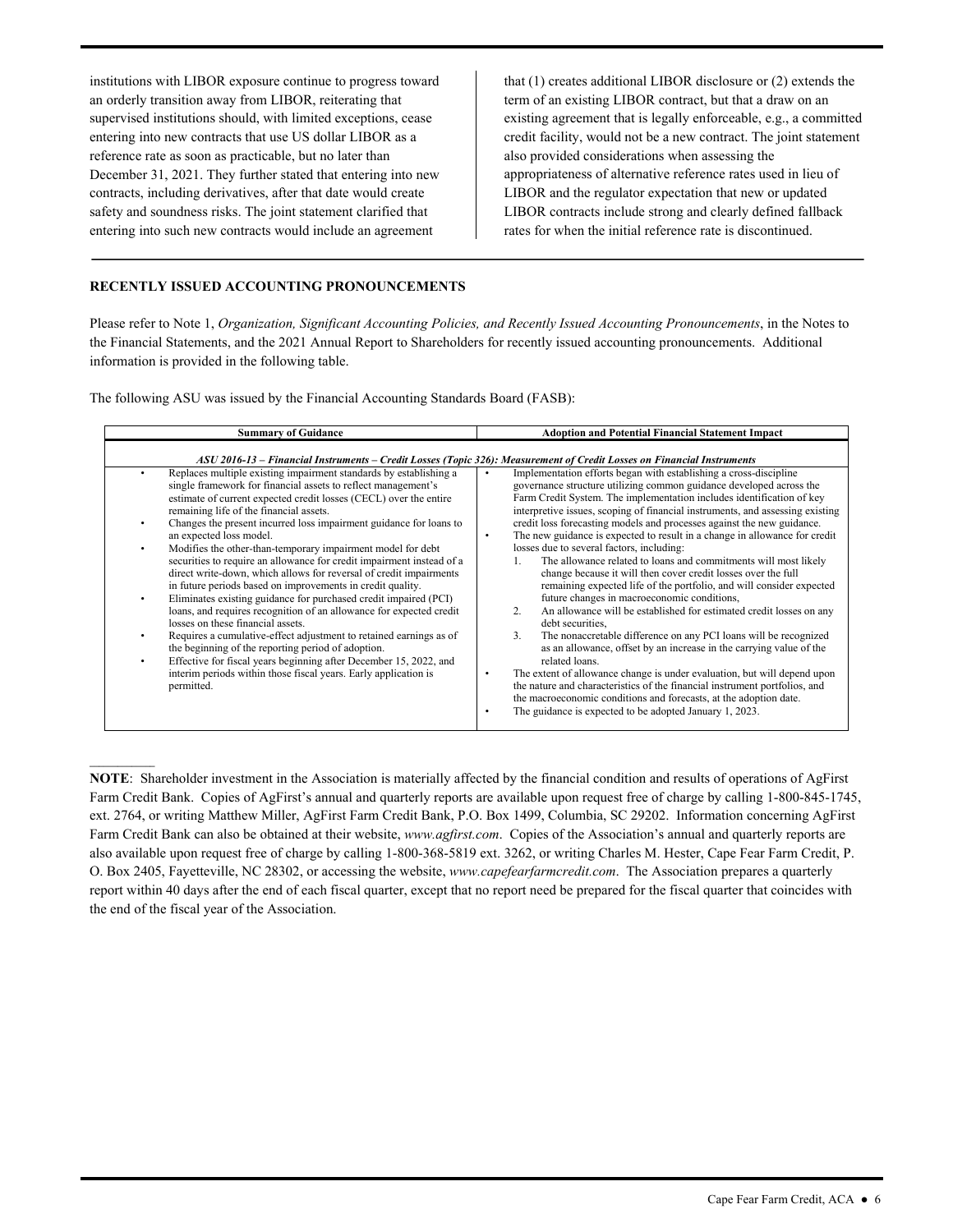# **Cape Fear Farm Credit, ACA Consolidated Balance Sheets**

| (dollars in thousands)                                                                                                                                                                                   | March 31,<br>2022         | December 31,<br>2021                                  |           |                                                      |  |
|----------------------------------------------------------------------------------------------------------------------------------------------------------------------------------------------------------|---------------------------|-------------------------------------------------------|-----------|------------------------------------------------------|--|
|                                                                                                                                                                                                          | (unaudited)               |                                                       | (audited) |                                                      |  |
| <b>Assets</b><br>Cash                                                                                                                                                                                    | \$                        | 14                                                    | \$        | 49                                                   |  |
|                                                                                                                                                                                                          |                           |                                                       |           |                                                      |  |
| Investments in debt securities:<br>Held to maturity (fair value of \$2,486 and \$2,687, respectively)                                                                                                    |                           | 2,563                                                 |           | 2,584                                                |  |
| Loans<br>Allowance for loan losses                                                                                                                                                                       |                           | 1,073,663<br>(8,717)                                  |           | 1,063,198<br>(8, 542)                                |  |
| Net loans                                                                                                                                                                                                |                           | 1,064,946                                             |           | 1,054,656                                            |  |
| Loans held for sale<br>Accrued interest receivable<br>Equity investments in other Farm Credit institutions<br>Premises and equipment, net<br>Other property owned<br>Accounts receivable<br>Other assets |                           | 328<br>7,420<br>9,571<br>4,404<br>236<br>3,086<br>220 |           | 58<br>7,696<br>9,485<br>4,442<br>236<br>21,762<br>85 |  |
| Total assets                                                                                                                                                                                             | $\mathbb S$               | 1,092,788                                             | \$        | 1,101,053                                            |  |
| <b>Liabilities</b><br>Notes payable to AgFirst Farm Credit Bank<br>Accrued interest payable<br>Patronage refunds payable<br>Accounts payable<br>Other liabilities                                        | \$                        | 826,246<br>1,473<br>292<br>749<br>31,216              | \$        | 836,955<br>1,448<br>31,051<br>1,963<br>2,943         |  |
| Total liabilities                                                                                                                                                                                        |                           | 859,976                                               |           | 874,360                                              |  |
| Commitments and contingencies (Note 8)                                                                                                                                                                   |                           |                                                       |           |                                                      |  |
| <b>Members' Equity</b><br>Capital stock and participation certificates<br>Retained earnings<br>Allocated                                                                                                 |                           | 2,590                                                 |           | 2,581<br>118,319                                     |  |
| Unallocated                                                                                                                                                                                              |                           | 120,233<br>110,251                                    |           | 106,060                                              |  |
| Accumulated other comprehensive income (loss)                                                                                                                                                            |                           | (262)                                                 |           | (267)                                                |  |
| Total members' equity                                                                                                                                                                                    |                           | 232,812                                               |           | 226,693                                              |  |
| Total liabilities and members' equity                                                                                                                                                                    | $\boldsymbol{\mathsf{S}}$ | 1,092,788                                             | \$        | 1,101,053                                            |  |

*The accompanying notes are an integral part of these consolidated financial statements.*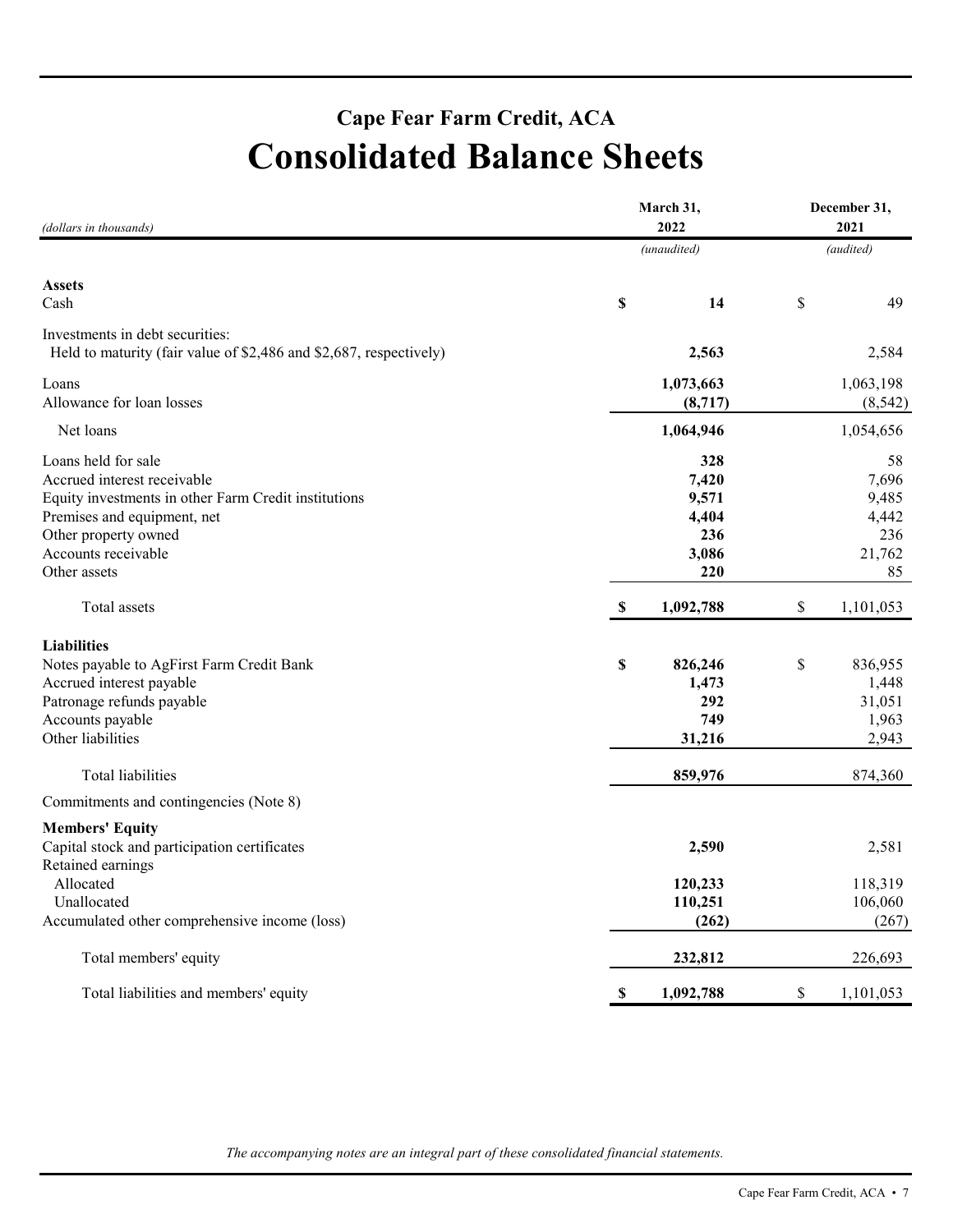# **Cape Fear Farm Credit, ACA Consolidated Statements of Comprehensive Income**

*(unaudited)* 

|                                                                     |              | <b>For the Three Months</b> |
|---------------------------------------------------------------------|--------------|-----------------------------|
|                                                                     |              | Ended March 31,             |
| (dollars in thousands)                                              | 2022         | 2021                        |
| <b>Interest Income</b>                                              |              |                             |
| Loans                                                               | \$<br>11,460 | \$<br>10,813                |
| Investments                                                         | 38           | 39                          |
|                                                                     |              |                             |
| Total interest income                                               | 11,498       | 10,852                      |
| <b>Interest Expense</b>                                             |              |                             |
| Notes payable to AgFirst Farm Credit Bank                           | 4,229        | 3,933                       |
|                                                                     |              |                             |
| Net interest income                                                 | 7,269        | 6,919                       |
| Provision for (reversal of) allowance for loan losses               | 199          | (654)                       |
| Net interest income after provision for (reversal of) allowance for |              |                             |
| loan losses                                                         | 7,070        | 7,573                       |
|                                                                     |              |                             |
| <b>Noninterest Income</b>                                           |              |                             |
| Loan fees                                                           | 537          | 943                         |
| Fees for financially related services                               | 1            | 5                           |
| Patronage refunds from other Farm Credit institutions               | 3,330        | 2,378                       |
| Gains (losses) on sales of rural home loans, net                    |              | 3                           |
| Gains (losses) on sales of premises and equipment, net              | 31           | 3                           |
| Gains (losses) on other transactions                                | (7)          | 4                           |
| Total noninterest income                                            | 3,892        | 3,336                       |
|                                                                     |              |                             |
| <b>Noninterest Expense</b>                                          |              |                             |
| Salaries and employee benefits                                      | 3,055        | 3,042                       |
| Occupancy and equipment                                             | 235<br>318   | 211<br>298                  |
| Insurance Fund premiums<br>Purchased services                       | 356          | 294                         |
| Data processing                                                     | 32           | 29                          |
| Other operating expenses                                            | 836          | 539                         |
| (Gains) losses on other property owned, net                         | 7            | 47                          |
|                                                                     |              |                             |
| Total noninterest expense                                           | 4,839        | 4,460                       |
| Income before income taxes                                          | 6,123        | 6,449                       |
| Provision for income taxes                                          | 18           | 18                          |
|                                                                     |              |                             |
| Net income                                                          | 6,105<br>\$  | $\$$<br>6,431               |
| Other comprehensive income net of tax                               |              |                             |
| Employee benefit plans adjustments                                  | 5            | 4                           |
|                                                                     |              |                             |
| <b>Comprehensive income</b>                                         | 6,110<br>S,  | \$<br>6,435                 |
|                                                                     |              |                             |

*The accompanying notes are an integral part of these consolidated financial statements.*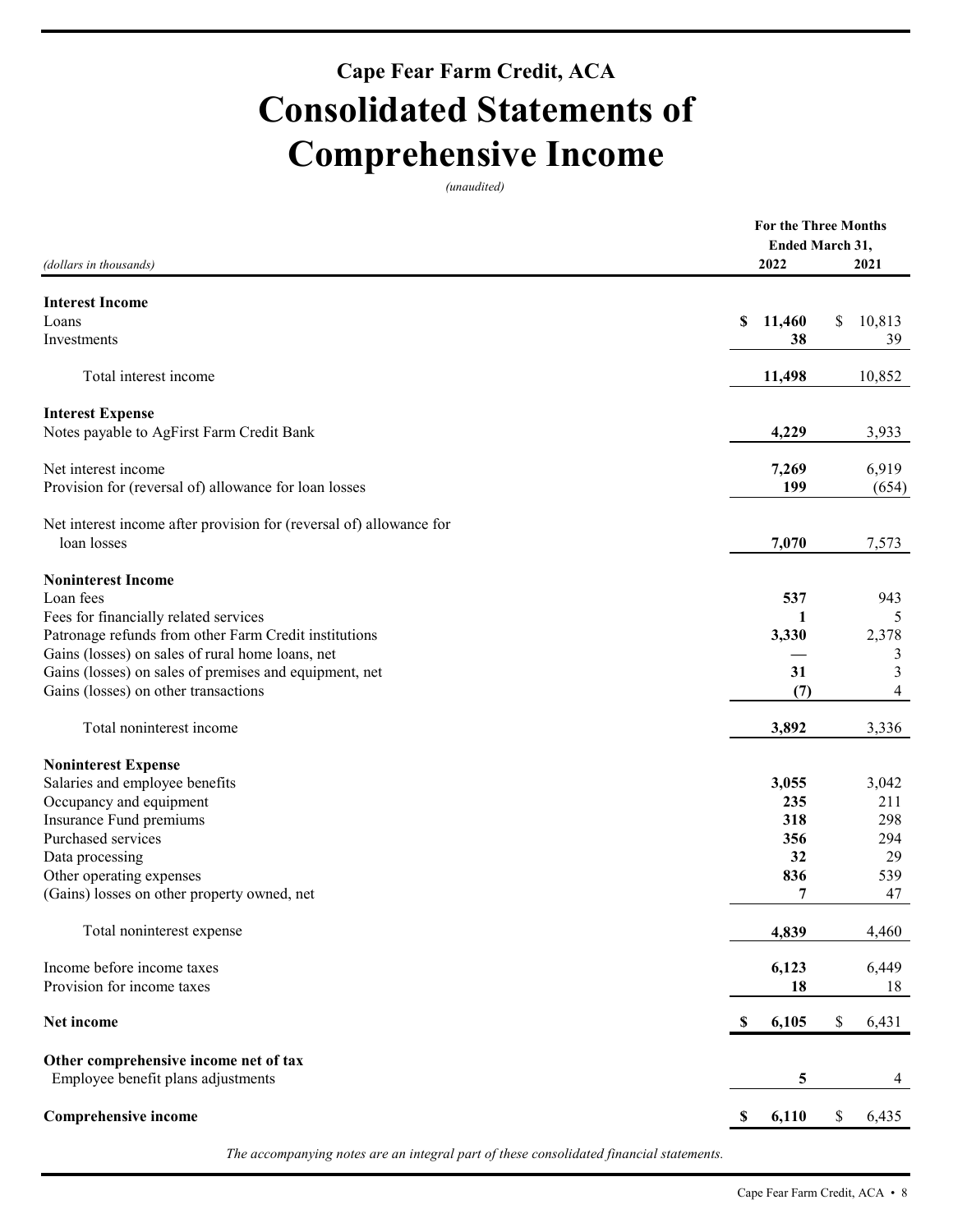# **Cape Fear Farm Credit, ACA Consolidated Statements of Changes in Members' Equity**

*(unaudited)* 

|                                                                                                        |                                      | Capital<br><b>Stock and</b> |    | <b>Retained Earnings</b> |             |                  | Accumulated<br>Other           |            | Total                     |                  |
|--------------------------------------------------------------------------------------------------------|--------------------------------------|-----------------------------|----|--------------------------|-------------|------------------|--------------------------------|------------|---------------------------|------------------|
| (dollars in thousands)                                                                                 | Participation<br><b>Certificates</b> |                             |    | <b>Allocated</b>         | Unallocated |                  | Comprehensive<br>Income (Loss) |            | Members'<br><b>Equity</b> |                  |
| Balance at December 31, 2020                                                                           | \$                                   | 2,512                       | S. | 116,377                  | S.          | 102,507<br>6,431 | S                              | (291)<br>4 | S                         | 221,105<br>6,435 |
| Comprehensive income<br>Capital stock/participation<br>certificates issued/(retired), net              |                                      | 32                          |    |                          |             |                  |                                |            |                           | 32               |
| Patronage distribution adjustment                                                                      |                                      |                             |    | 317                      |             | (317)            |                                |            |                           |                  |
| Balance at March 31, 2021                                                                              |                                      | 2,544                       | S  | 116,694                  | \$          | 108,621          | S                              | (287)      | S                         | 227,572          |
| <b>Balance at December 31, 2021</b><br>Comprehensive income                                            | \$                                   | 2,581                       | S  | 118,319                  | S           | 106,060<br>6,105 | \$                             | (267)<br>5 | S                         | 226,693<br>6,110 |
| Capital stock/participation<br>certificates issued/(retired), net<br>Patronage distribution adjustment |                                      | 9                           |    | 1,914                    |             | (1, 914)         |                                |            |                           | 9                |
| <b>Balance at March 31, 2022</b>                                                                       | \$                                   | 2,590                       | S  | 120,233                  | S           | 110,251          | \$                             | (262)      |                           | 232,812          |

*The accompanying notes are an integral part of these consolidated financial statements.*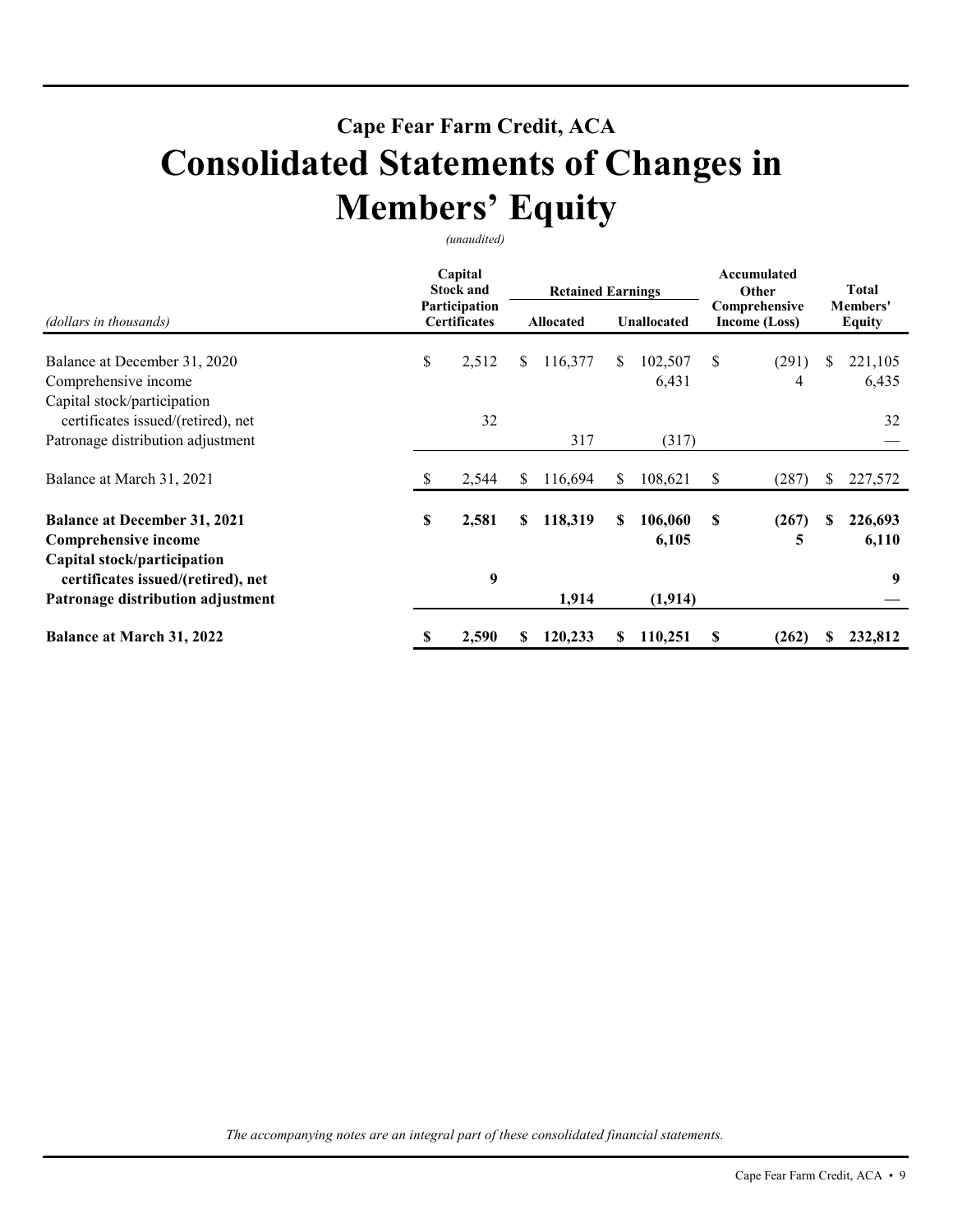# *Cape Fear Farm Credit, ACA*  **Notes to the Consolidated Financial Statements**

*(dollars in thousands, except as noted) (unaudited)* 

### **Note 1 — Organization, Significant Accounting Policies, and Recently Issued Accounting Pronouncements**

#### *Organization*

The accompanying financial statements include the accounts of Cape Fear Farm Credit, ACA and its Production Credit Association (PCA) and Federal Land Credit Association (FLCA) subsidiaries (collectively, the Association). A description of the organization and operations, the significant accounting policies followed, and the financial condition and results of operations for the Association as of and for the year ended December 31, 2021, are contained in the 2021 Annual Report to Shareholders. These unaudited interim consolidated financial statements should be read in conjunction with the latest Annual Report to Shareholders.

### *Basis of Presentation*

In the opinion of management, the accompanying consolidated financial statements contain all adjustments necessary for a fair statement of results for the periods presented. These adjustments are of a normal recurring nature, unless otherwise disclosed.

Certain amounts in the prior period's consolidated financial statements have been reclassified to conform to the current period presentation. Such reclassifications had no effect on the prior period net income or total capital as previously reported.

 of those to be expected for a full year. The results of any interim period are not necessarily indicative

#### *Significant Accounting Policies*

The Association's accounting and reporting policies conform with U.S. generally accepted accounting principles (GAAP) and practices in the financial services industry. To prepare the financial statements in conformity with GAAP, management must make estimates based on assumptions about future economic and market conditions (for example, unemployment, market liquidity, real estate prices, etc.) that affect the reported amounts of assets and liabilities at the date of the financial statements, income and expenses during the reporting period, and the related disclosures. Although these estimates contemplate current conditions and expectations of change in the future, it is reasonably possible that actual conditions may be different than anticipated, which could materially affect results of operations and financial condition. Next (a maximum continuous continuous continuous continuous continuous continuous continuous continuous continuous continuous continuous continuous continuous continuous continuous continuous continuous continuous continu

and Allowance for Loan Losses), investment securities and Management has made significant estimates in several areas, including loans and allowance for loan losses (Note 2, *Loans*  financial instruments (Note 6, *Fair Value Measurement*). Actual results could differ from those estimates.

For further details of significant accounting policies, see Note 2, *Summary of Significant Accounting Policies*, from the latest Annual Report.

## *Accounting Standards Updates (ASUs) Issued During the Period and Applicable to the Association*

 Standards Board (FASB) since the most recent year-end: The following ASU was issued by the Financial Accounting

- In March 2022, the FASB issued ASU 2022-02 Financial Instruments—Credit Losses (Topic 326): Troubled Debt Restructurings and Vintage Disclosures. This Update responds to feedback received during the Post Implementation Review process conducted by the FASB related to Topic 326.
	- 1. Troubled Debt Restructurings (TDRs) by Creditors
		- The amendments eliminate the accounting guidance for TDRs by creditors in Subtopic 310- 40, Receivables—Troubled Debt Restructurings by Creditors, while enhancing disclosure requirements for certain loan refinancings and restructurings by creditors when a borrower is experiencing financial difficulty. Specifically, rather than applying the recognition and measurement guidance for TDRs, an entity must apply the loan refinancing and restructuring guidance in paragraphs 310-20-35-9 through 35- 11 to determine whether a modification results in a new loan or a continuation of an existing loan.
	- current period gross writeoffs by year of Losses—Measured at Amortized Cost. 2. Vintage Disclosures—Gross Writeoffs For public business entities, the amendments in this Update require that an entity disclose origination for financing receivables and net investments in leases within the scope of Subtopic 326-20, Financial Instruments—Credit

These amendments will be implemented in conjunction with the adoption of ASU 2016-13.

#### *ASUs Pending Effective Date*

For a detailed description of the ASUs below, see the latest Annual Report.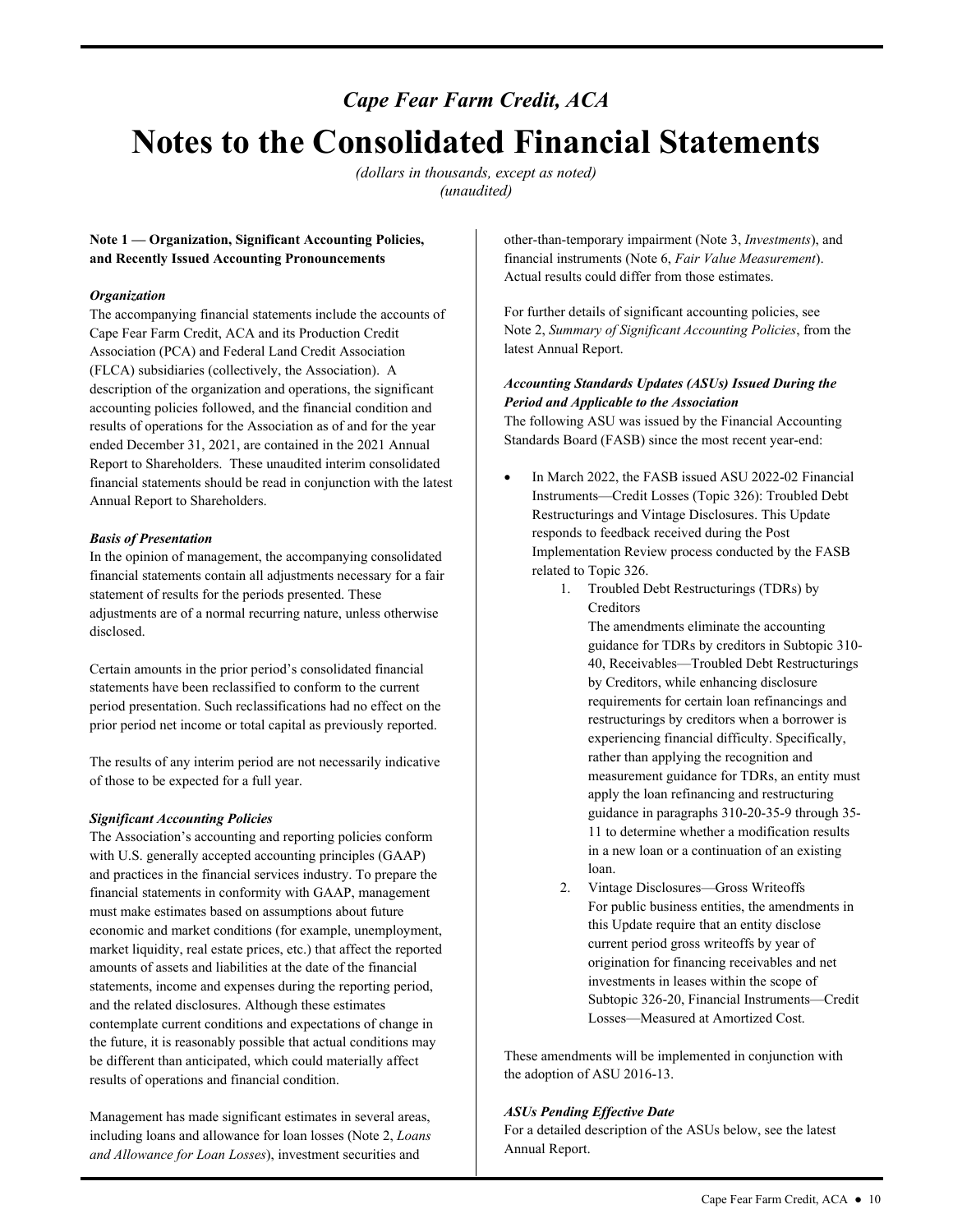Potential effects of ASUs issued in previous periods:

 interim periods within those fiscal years. Evaluation of In June 2016, the FASB issued ASU 2016-13 Financial Instruments—Credit Losses (Topic 326): Measurement of Credit Losses on Financial Instruments. This Update, and subsequent clarifying guidance issued, is intended to improve financial reporting by requiring timelier recording of credit losses on financial instruments. It requires an organization to measure all expected credit losses for financial assets held at the reporting date through the life of the financial instrument. Financial institutions and other organizations will use forwardlooking information to estimate their credit losses. Additionally, the ASU amends the accounting for credit losses on available-for-sale debt securities and purchased financial assets with credit deterioration. For public companies that are not SEC filers, it will take effect for fiscal years beginning after December 15, 2022, and any possible effects the guidance may have on the statements of financial condition and results of operations is in progress.

*Accounting Standards Effective During the Period*  There were no changes in the accounting principles applied from the latest Annual Report.

#### **Note 2 — Loans and Allowance for Loan Losses**

 identified. See Note 3, *Loans and Allowance for Loan Losses*, The Association maintains an allowance for loan losses at a level considered adequate by management to provide for probable and estimable losses inherent in the loan portfolio as of the report date. The allowance for loan losses is increased through provisions for loan losses and loan recoveries and is decreased through loan charge-offs and allowance reversals. A review of individual loans in each respective portfolio is performed periodically to determine the appropriateness of risk ratings and to ensure loss exposure to the Association has been from the latest Annual Report for further discussion.

Credit risk arises from the potential inability of an obligor to meet its repayment obligation. The Association manages credit risk associated with lending activities through an assessment of the credit risk profile of an individual obligor. The Association sets its own underwriting standards and lending policies that provide direction to loan officers and are approved by the Board of Directors.

A summary of loans outstanding at period end follows:

|                                  |   | March 31, 2022 |    | December 31, 2021 |
|----------------------------------|---|----------------|----|-------------------|
| Real estate mortgage             | S | 787,945        | \$ | 775,094           |
| Production and intermediate-term |   | 198,905        |    | 207,190           |
| Loans to cooperatives            |   | 22,465         |    | 15,905            |
| Processing and marketing         |   | 30,891         |    | 33,126            |
| Farm-related business            |   | 12,555         |    | 13,035            |
| Communication                    |   | 5,844          |    | 4.334             |
| Rural residential real estate    |   | 7,426          |    | 6,402             |
| International                    |   | 3,598          |    | 3,597             |
| Lease receivables                |   | 4,034          |    | 4,515             |
| Total loans                      |   | 1,073,663      | S  | 1,063,198         |

A substantial portion of the Association's lending activities is collateralized, and exposure to credit loss associated with lending activities is reduced accordingly.

The Association may purchase or sell participation interests with other parties in order to diversify risk, manage loan volume, and comply with Farm Credit Administration (FCA) regulations. The following tables present the principal balance of participation loans at periods ended:

|                                  | <b>March 31, 2022</b>              |                               |         |                                  |                                    |  |                               |                                   |                                    |       |                                 |  |                                    |  |                               |  |
|----------------------------------|------------------------------------|-------------------------------|---------|----------------------------------|------------------------------------|--|-------------------------------|-----------------------------------|------------------------------------|-------|---------------------------------|--|------------------------------------|--|-------------------------------|--|
|                                  | <b>Within AgFirst District</b>     |                               |         | <b>Within Farm Credit System</b> |                                    |  |                               | <b>Outside Farm Credit System</b> |                                    | Total |                                 |  |                                    |  |                               |  |
|                                  | <b>Participations</b><br>Purchased | <b>Participations</b><br>Sold |         |                                  | <b>Participations</b><br>Purchased |  | <b>Participations</b><br>Sold |                                   | <b>Participations</b><br>Purchased |       | <b>Participations</b><br>Sold   |  | <b>Participations</b><br>Purchased |  | <b>Participations</b><br>Sold |  |
| Real estate mortgage             | 20,003                             |                               | 325,697 |                                  | $\qquad \qquad -$                  |  | 7,355                         |                                   | 38,154                             | S     | $\qquad \qquad =$               |  | 58,157                             |  | 333,052                       |  |
| Production and intermediate-term | 19,671                             |                               | 319,150 |                                  | $\overline{\phantom{0}}$           |  | 10.997                        |                                   | 50                                 |       | $\hspace{0.1mm}-\hspace{0.1mm}$ |  | 19.721                             |  | 330,147                       |  |
| Loans to cooperatives            | 12.325                             |                               | -       |                                  | 10.163                             |  |                               |                                   | -                                  |       | $\overline{\phantom{0}}$        |  | 22.488                             |  |                               |  |
| Processing and marketing         | 28,856                             |                               | -       |                                  | $\overline{\phantom{0}}$           |  |                               |                                   | -                                  |       | $\overline{\phantom{0}}$        |  | 28,856                             |  |                               |  |
| Farm-related business            |                                    |                               | 896     |                                  | -                                  |  | 3,885                         |                                   | -                                  |       |                                 |  |                                    |  | 4,781                         |  |
| Communication                    | 5,862                              |                               |         |                                  |                                    |  |                               |                                   |                                    |       | $\overline{\phantom{0}}$        |  | 5,862                              |  |                               |  |
| International                    | 3,600                              |                               |         |                                  |                                    |  |                               |                                   |                                    |       | -                               |  | 3,600                              |  |                               |  |
| Lease receivables                | -                                  |                               | -       |                                  | 4,035                              |  | -                             |                                   | -                                  |       | $\overline{\phantom{0}}$        |  | 4,035                              |  |                               |  |
| Total                            | 90,317                             |                               | 645,743 |                                  | 14.198                             |  | 22.237                        |                                   | 38.204                             |       | $\overline{\phantom{a}}$        |  | 142.719                            |  | 667,980                       |  |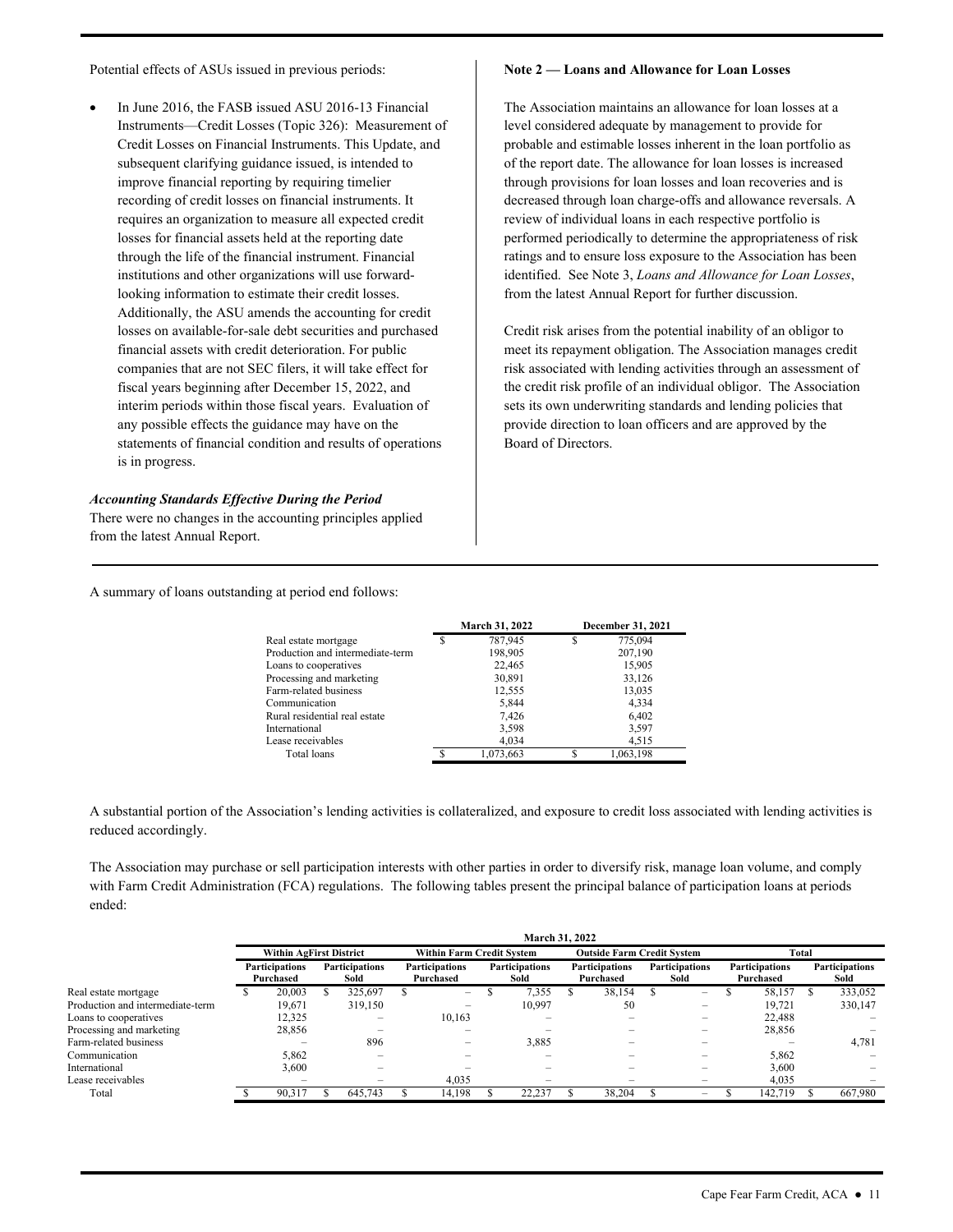|                                  |                                    |   |                               |                                    | <b>December 31, 2021</b>      |                                    |                               |                                    |                               |
|----------------------------------|------------------------------------|---|-------------------------------|------------------------------------|-------------------------------|------------------------------------|-------------------------------|------------------------------------|-------------------------------|
|                                  | <b>Within AgFirst District</b>     |   |                               | <b>Within Farm Credit System</b>   |                               | <b>Outside Farm Credit System</b>  |                               | Total                              |                               |
|                                  | <b>Participations</b><br>Purchased |   | <b>Participations</b><br>Sold | <b>Participations</b><br>Purchased | <b>Participations</b><br>Sold | <b>Participations</b><br>Purchased | <b>Participations</b><br>Sold | <b>Participations</b><br>Purchased | <b>Participations</b><br>Sold |
| Real estate mortgage             | 18.578                             | ъ | 328,230                       | $\hspace{0.1mm}-\hspace{0.1mm}$    | 7.568                         | 38,797                             | $\qquad \qquad -$             | 57,375                             | 335,798                       |
| Production and intermediate-term | 14.467                             |   | 401,913                       |                                    | 10,997                        | 68                                 | -                             | 14,535                             | 412,910                       |
| Loans to cooperatives            | 5,741                              |   | -                             | 10.190                             |                               |                                    |                               | 15,931                             |                               |
| Processing and marketing         | 30.275                             |   | -                             | -                                  |                               |                                    |                               | 30,275                             |                               |
| Farm-related business            | $\overline{\phantom{0}}$           |   | 915                           | $\overline{\phantom{0}}$           | 3,963                         |                                    |                               |                                    | 4,878                         |
| Communication                    | 4,353                              |   |                               |                                    |                               |                                    |                               | 4,353                              |                               |
| International                    | 3,600                              |   |                               |                                    |                               |                                    |                               | 3,600                              |                               |
| Lease receivables                | $\overline{\phantom{m}}$           |   | $\overline{\phantom{0}}$      | 4,518                              | -                             | -                                  | $\overline{\phantom{0}}$      | 4,518                              |                               |
| Total                            | 77.014                             |   | 731,058                       | 14.708                             | 22.528                        | 38,865                             | $\qquad \qquad$               | 130,587                            | 753,586                       |

The recorded investment in a receivable is the face amount increased or decreased by applicable accrued interest, unamortized premium, discount, finance charges, or acquisition costs and may also reflect a previous direct write-down of the investment.

 of the recorded investment of total loans by loan type as of: The following table shows the recorded investment of loans, classified under the FCA Uniform Loan Classification System, as a percentage

| Real estate mortgage:<br>Communication:<br>97.36%<br>96.34%<br>Acceptable<br>100.00%<br>Acceptable<br><b>OAEM</b><br>2.24<br>3.17<br><b>OAEM</b><br>Substandard/doubtful/loss<br>0.40<br>0.49<br>Substandard/doubtful/loss<br>100.00%<br>100.00%<br>100.00%<br>Production and intermediate-term:<br>Rural residential real estate:<br>94.66%<br>95.49%<br>Acceptable<br>96.77%<br>Acceptable<br><b>OAEM</b><br>3.66<br>2.90<br>2.92<br><b>OAEM</b><br>Substandard/doubtful/loss<br>1.68<br>1.61<br>Substandard/doubtful/loss<br>0.31<br>100.00%<br>100.00%<br>100.00%<br>Loans to cooperatives:<br>International:<br>100.00%<br>100.00%<br>Acceptable<br>100.00%<br>Acceptable<br><b>OAEM</b><br><b>OAEM</b><br>Substandard/doubtful/loss<br>Substandard/doubtful/loss<br>$\overline{\phantom{0}}$<br>-<br>100.00%<br>100.00%<br>100.00% | 100.00%<br>100.00%<br>96.18%<br>3.42<br>0.40 |
|------------------------------------------------------------------------------------------------------------------------------------------------------------------------------------------------------------------------------------------------------------------------------------------------------------------------------------------------------------------------------------------------------------------------------------------------------------------------------------------------------------------------------------------------------------------------------------------------------------------------------------------------------------------------------------------------------------------------------------------------------------------------------------------------------------------------------------------|----------------------------------------------|
|                                                                                                                                                                                                                                                                                                                                                                                                                                                                                                                                                                                                                                                                                                                                                                                                                                          |                                              |
|                                                                                                                                                                                                                                                                                                                                                                                                                                                                                                                                                                                                                                                                                                                                                                                                                                          |                                              |
|                                                                                                                                                                                                                                                                                                                                                                                                                                                                                                                                                                                                                                                                                                                                                                                                                                          |                                              |
|                                                                                                                                                                                                                                                                                                                                                                                                                                                                                                                                                                                                                                                                                                                                                                                                                                          |                                              |
|                                                                                                                                                                                                                                                                                                                                                                                                                                                                                                                                                                                                                                                                                                                                                                                                                                          |                                              |
|                                                                                                                                                                                                                                                                                                                                                                                                                                                                                                                                                                                                                                                                                                                                                                                                                                          |                                              |
|                                                                                                                                                                                                                                                                                                                                                                                                                                                                                                                                                                                                                                                                                                                                                                                                                                          |                                              |
|                                                                                                                                                                                                                                                                                                                                                                                                                                                                                                                                                                                                                                                                                                                                                                                                                                          |                                              |
|                                                                                                                                                                                                                                                                                                                                                                                                                                                                                                                                                                                                                                                                                                                                                                                                                                          |                                              |
|                                                                                                                                                                                                                                                                                                                                                                                                                                                                                                                                                                                                                                                                                                                                                                                                                                          | 100.00%                                      |
|                                                                                                                                                                                                                                                                                                                                                                                                                                                                                                                                                                                                                                                                                                                                                                                                                                          |                                              |
|                                                                                                                                                                                                                                                                                                                                                                                                                                                                                                                                                                                                                                                                                                                                                                                                                                          | 100.00%                                      |
|                                                                                                                                                                                                                                                                                                                                                                                                                                                                                                                                                                                                                                                                                                                                                                                                                                          |                                              |
|                                                                                                                                                                                                                                                                                                                                                                                                                                                                                                                                                                                                                                                                                                                                                                                                                                          |                                              |
|                                                                                                                                                                                                                                                                                                                                                                                                                                                                                                                                                                                                                                                                                                                                                                                                                                          | 100.00%                                      |
| Processing and marketing:<br>Lease receivables:                                                                                                                                                                                                                                                                                                                                                                                                                                                                                                                                                                                                                                                                                                                                                                                          |                                              |
| 100.00%<br>100.00%<br>Acceptable<br>96.17%<br>Acceptable                                                                                                                                                                                                                                                                                                                                                                                                                                                                                                                                                                                                                                                                                                                                                                                 | 95.74%                                       |
| <b>OAEM</b><br><b>OAEM</b><br>2.23                                                                                                                                                                                                                                                                                                                                                                                                                                                                                                                                                                                                                                                                                                                                                                                                       | 2.17                                         |
| Substandard/doubtful/loss<br>Substandard/doubtful/loss<br>1.60                                                                                                                                                                                                                                                                                                                                                                                                                                                                                                                                                                                                                                                                                                                                                                           | 2.09                                         |
| 100.00%<br>100.00%<br>100.00%                                                                                                                                                                                                                                                                                                                                                                                                                                                                                                                                                                                                                                                                                                                                                                                                            | 100.00%                                      |
| <b>Farm-related business:</b><br><b>Total loans:</b>                                                                                                                                                                                                                                                                                                                                                                                                                                                                                                                                                                                                                                                                                                                                                                                     |                                              |
| 55.96%<br>58.02%<br>Acceptable<br>96.52%<br>Acceptable                                                                                                                                                                                                                                                                                                                                                                                                                                                                                                                                                                                                                                                                                                                                                                                   | 95.90%                                       |
| <b>OAEM</b><br>0.96<br><b>OAEM</b><br>2.36                                                                                                                                                                                                                                                                                                                                                                                                                                                                                                                                                                                                                                                                                                                                                                                               | 2.90                                         |
| Substandard/doubtful/loss<br>43.08<br>41.98<br>Substandard/doubtful/loss<br>1.12                                                                                                                                                                                                                                                                                                                                                                                                                                                                                                                                                                                                                                                                                                                                                         | 1.20                                         |
| 100.00%<br>100.00%<br>100.00%                                                                                                                                                                                                                                                                                                                                                                                                                                                                                                                                                                                                                                                                                                                                                                                                            | 100.00%                                      |

The following tables provide an aging analysis of the recorded investment of past due loans as of:

|                                  |                                   |   |                                    |     | <b>March 31, 2022</b>    |   |                                                                       |                    |           |  |
|----------------------------------|-----------------------------------|---|------------------------------------|-----|--------------------------|---|-----------------------------------------------------------------------|--------------------|-----------|--|
|                                  | 30 Through<br>89 Days Past<br>Due |   | 90 Days or More<br><b>Past Due</b> |     | <b>Total Past</b><br>Due |   | <b>Not Past Due or</b><br><b>Less Than 30</b><br><b>Days Past Due</b> | <b>Total Loans</b> |           |  |
| Real estate mortgage             | 486                               | S | 1.501                              | \$. | 1.987                    | S | 791.303                                                               | \$                 | 793.290   |  |
| Production and intermediate-term | 230                               |   | 1,528                              |     | 1,758                    |   | 198.944                                                               |                    | 200,702   |  |
| Loans to cooperatives            |                                   |   |                                    |     |                          |   | 22.499                                                                |                    | 22.499    |  |
| Processing and marketing         |                                   |   |                                    |     |                          |   | 30.982                                                                |                    | 30.982    |  |
| Farm-related business            |                                   |   | 42                                 |     | 42                       |   | 12.591                                                                |                    | 12,633    |  |
| Communication                    |                                   |   |                                    |     |                          |   | 5.850                                                                 |                    | 5,850     |  |
| Rural residential real estate    | 108                               |   |                                    |     | 108                      |   | 7,355                                                                 |                    | 7,463     |  |
| International                    |                                   |   |                                    |     |                          |   | 3,606                                                                 |                    | 3,606     |  |
| Lease receivables                |                                   |   | 65                                 |     | 65                       |   | 3.981                                                                 |                    | 4.046     |  |
| Total                            | 824                               |   | 3,136                              |     | 3,960                    |   | 1.077.111                                                             |                    | 1.081.071 |  |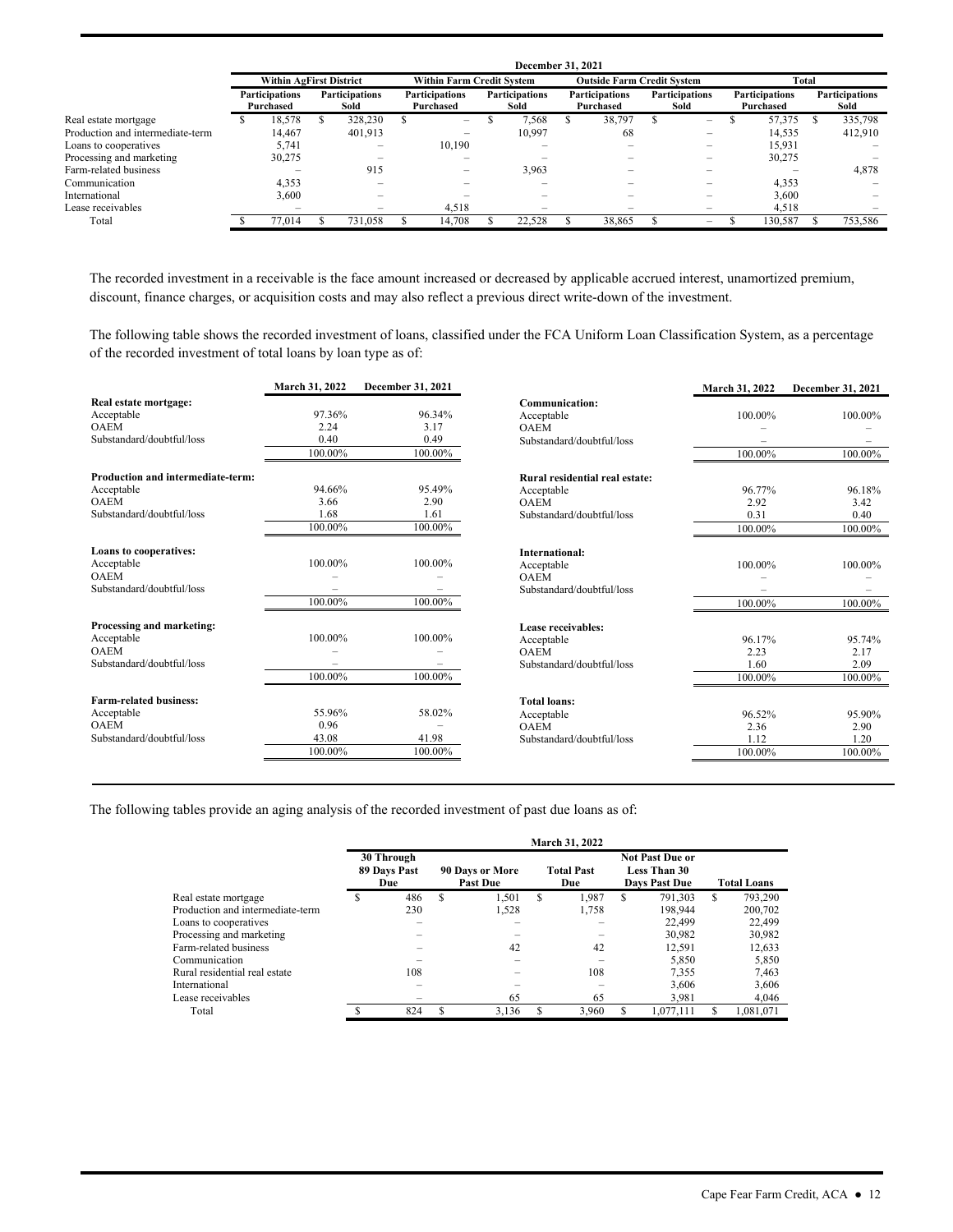|                                  |   |                                   |                                           |       |   | <b>December 31, 2021</b> |     |                                                                |                    |           |  |
|----------------------------------|---|-----------------------------------|-------------------------------------------|-------|---|--------------------------|-----|----------------------------------------------------------------|--------------------|-----------|--|
|                                  |   | 30 Through<br>89 Days Past<br>Due | <b>90 Days or More</b><br><b>Past Due</b> |       |   | <b>Total Past</b><br>Due |     | <b>Not Past Due or</b><br><b>Less Than 30</b><br>Days Past Due | <b>Total Loans</b> |           |  |
| Real estate mortgage             | a | 1.641                             | S                                         | 1.309 | S | 2.950                    | \$. | 777,150                                                        | S.                 | 780,100   |  |
| Production and intermediate-term |   | 1.806                             |                                           | 1.121 |   | 2,927                    |     | 206,758                                                        |                    | 209,685   |  |
| Loans to cooperatives            |   |                                   |                                           |       |   |                          |     | 15,929                                                         |                    | 15,929    |  |
| Processing and marketing         |   |                                   |                                           |       |   |                          |     | 33,204                                                         |                    | 33.204    |  |
| Farm-related business            |   |                                   |                                           | 46    |   | 46                       |     | 13.031                                                         |                    | 13,077    |  |
| Communication                    |   |                                   |                                           |       |   |                          |     | 4.334                                                          |                    | 4,334     |  |
| Rural residential real estate    |   | 134                               |                                           |       |   | 134                      |     | 6.293                                                          |                    | 6.427     |  |
| International                    |   |                                   |                                           |       |   |                          |     | 3.604                                                          |                    | 3,604     |  |
| Lease receivables                |   | 231                               |                                           |       |   | 231                      |     | 4.291                                                          |                    | 4,522     |  |
| Total                            |   | 3,812                             |                                           | 2.476 |   | 6,288                    |     | 1,064,594                                                      |                    | 1,070,882 |  |

Nonperforming assets (including related accrued interest as applicable) and related credit quality statistics at period end were as follows:

|                                                                                                        | March 31, 2022 |        | December 31, 2021 |        |
|--------------------------------------------------------------------------------------------------------|----------------|--------|-------------------|--------|
| <b>Nonaccrual loans:</b>                                                                               |                |        |                   |        |
| Real estate mortgage                                                                                   | S              | 3,768  | S                 | 3,580  |
| Production and intermediate-term                                                                       |                | 2,145  |                   | 2,212  |
| Farm-related business                                                                                  |                | 42     |                   | 46     |
| Rural residential real estate                                                                          |                | 6      |                   | 8      |
| Lease receivables                                                                                      |                | 65     |                   | 94     |
| Total                                                                                                  |                | 6,026  | \$                | 5,940  |
| <b>Accruing restructured loans:</b>                                                                    |                |        |                   |        |
| Real estate mortgage                                                                                   | S              | 1,027  | S                 | 1,674  |
| Production and intermediate-term                                                                       |                | 2,796  |                   | 2,429  |
| Rural residential real estate                                                                          |                | 6      |                   |        |
| Total                                                                                                  | <sup>\$</sup>  | 3,829  | \$                | 4,110  |
| Accruing loans 90 days or more past due:                                                               |                |        |                   |        |
| Total                                                                                                  |                |        | \$                |        |
| Total nonperforming loans                                                                              | S              | 9,855  | \$                | 10.050 |
| Other property owned                                                                                   |                | 236    |                   | 236    |
| Total nonperforming assets                                                                             | $\mathbb{S}$   | 10,091 | \$                | 10,286 |
| Nonaccrual loans as a percentage of total loans<br>Nonperforming assets as a percentage of total loans |                | 0.56%  |                   | 0.56%  |
| and other property owned                                                                               |                | 0.94%  |                   | 0.97%  |
| Nonperforming assets as a percentage of capital                                                        |                | 4.33%  |                   | 4.54%  |

The following table presents information related to the recorded investment of impaired loans at period end. Impaired loans are loans for which it is probable that all principal and interest will not be collected according to the contractual terms of the loan.

|                                      |   | March 31, 2022 |   | December 31, 2021 |
|--------------------------------------|---|----------------|---|-------------------|
| Impaired nonaccrual loans:           |   |                |   |                   |
| Current as to principal and interest | S | 2,847          | S | 2,697             |
| Past due                             |   | 3,179          |   | 3,243             |
| Total                                |   | 6,026          |   | 5,940             |
| Impaired accrual loans:              |   |                |   |                   |
| Restructured                         |   | 3,829          | S | 4,110             |
| 90 days or more past due             |   |                |   |                   |
| Total                                |   | 3,829          | ¢ | 4,110             |
| Total impaired loans                 |   | 9,855          |   | 10,050            |
| Additional commitments to lend       |   |                |   |                   |
|                                      |   |                |   |                   |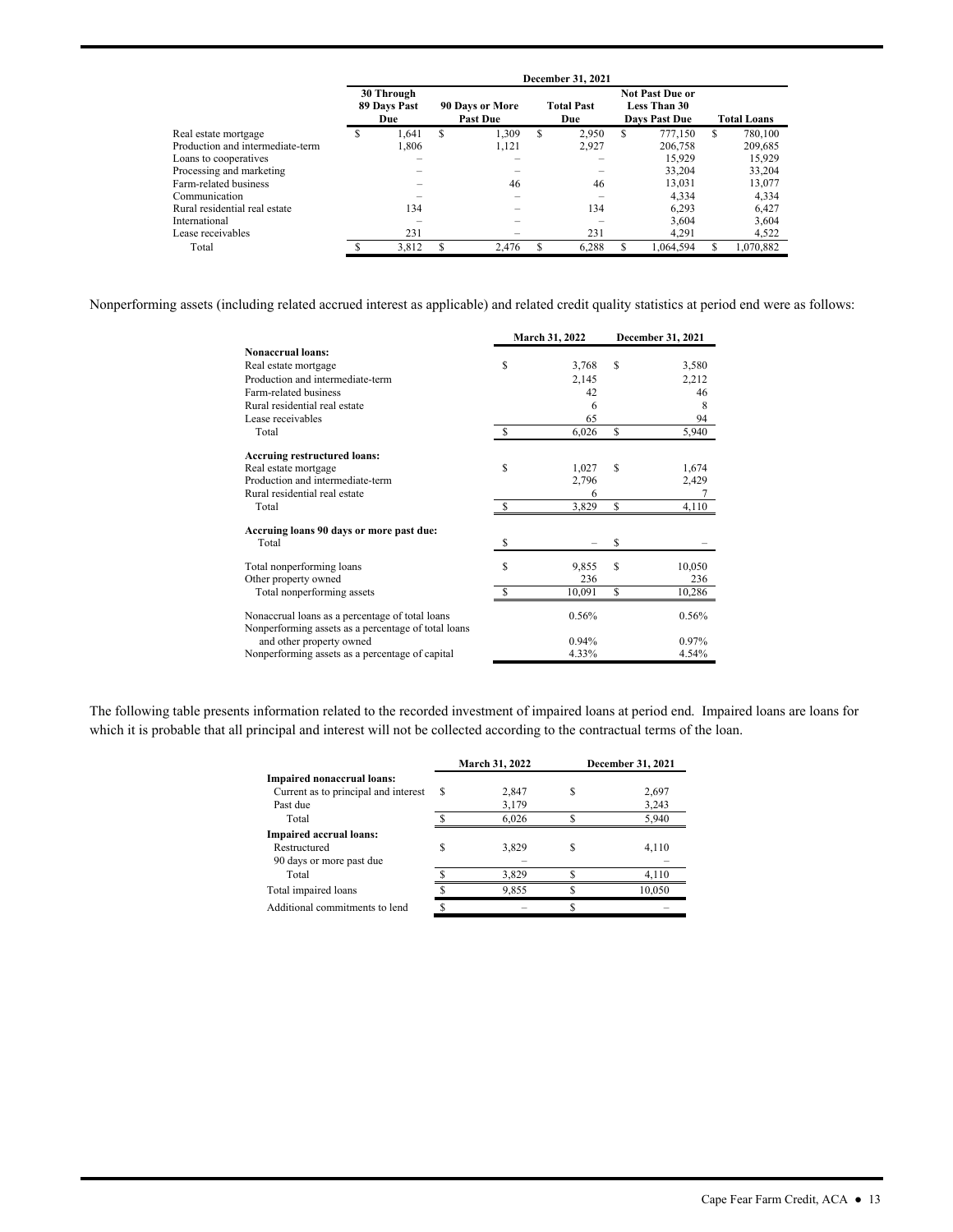The following tables present additional impaired loan information at period end. Unpaid principal balance represents the contractual principal balance of the loan.

|                                              |     |                                      |     | March 31, 2022                        |     |                                    |                              |       | Three Months Ended March 31, 2022                                       |    |
|----------------------------------------------|-----|--------------------------------------|-----|---------------------------------------|-----|------------------------------------|------------------------------|-------|-------------------------------------------------------------------------|----|
| <b>Impaired loans:</b>                       |     | <b>Recorded</b><br><b>Investment</b> |     | Unpaid<br>Principal<br><b>Balance</b> |     | <b>Related</b><br><b>Allowance</b> | Average<br>Impaired<br>Loans |       | <b>Interest Income</b><br><b>Recognized on</b><br><b>Impaired Loans</b> |    |
| With a related allowance for credit losses:  |     |                                      |     |                                       |     |                                    |                              |       |                                                                         |    |
| Real estate mortgage                         | \$. | 1,173                                | S   | 1,295                                 | \$. | 98                                 | S                            | 1,163 | S                                                                       | 9  |
| Production and intermediate-term             |     | 1,122                                |     | 1,132                                 |     | 227                                |                              | 1,112 |                                                                         | 8  |
| Farm-related business                        |     |                                      |     |                                       |     |                                    |                              |       |                                                                         |    |
| Rural residential real estate                |     |                                      |     |                                       |     |                                    |                              |       |                                                                         |    |
| Lease receivables                            |     |                                      |     |                                       |     |                                    |                              |       |                                                                         |    |
| Total                                        |     | 2,295                                | \$  | 2,427                                 | S   | 325                                | S                            | 2,275 | S                                                                       | 17 |
| With no related allowance for credit losses: |     |                                      |     |                                       |     |                                    |                              |       |                                                                         |    |
| Real estate mortgage                         | S   | 3,622                                | S   | 4,311                                 | S   |                                    | S                            | 3,589 | S                                                                       | 26 |
| Production and intermediate-term             |     | 3,819                                |     | 4,052                                 |     |                                    |                              | 3,786 |                                                                         | 30 |
| Farm-related business                        |     | 42                                   |     | 52                                    |     |                                    |                              | 42    |                                                                         |    |
| Rural residential real estate                |     | 12                                   |     | 92                                    |     |                                    |                              | 11    |                                                                         |    |
| Lease receivables                            |     | 65                                   |     | 91                                    |     |                                    |                              | 64    |                                                                         |    |
| Total                                        |     | 7,560                                | \$  | 8,598                                 | S   | $\overline{\phantom{0}}$           | S                            | 7,492 | S                                                                       | 56 |
| <b>Total impaired loans:</b>                 |     |                                      |     |                                       |     |                                    |                              |       |                                                                         |    |
| Real estate mortgage                         | S   | 4,795                                | S   | 5,606                                 | S   | 98                                 | S                            | 4,752 | S                                                                       | 35 |
| Production and intermediate-term             |     | 4,941                                |     | 5,184                                 |     | 227                                |                              | 4,898 |                                                                         | 38 |
| Farm-related business                        |     | 42                                   |     | 52                                    |     |                                    |                              | 42    |                                                                         |    |
| Rural residential real estate                |     | 12                                   |     | 92                                    |     |                                    |                              | 11    |                                                                         |    |
| Lease receivables                            |     | 65                                   |     | 91                                    |     |                                    |                              | 64    |                                                                         |    |
| Total                                        | £.  | 9,855                                | \$. | 11.025                                | S   | 325                                | S                            | 9,767 | S                                                                       | 73 |

|                                              |               |                                      |     | December 31, 2021                     |          |                             |                              | Year Ended December 31, 2021 |                                                                         |     |
|----------------------------------------------|---------------|--------------------------------------|-----|---------------------------------------|----------|-----------------------------|------------------------------|------------------------------|-------------------------------------------------------------------------|-----|
| <b>Impaired loans:</b>                       |               | <b>Recorded</b><br><b>Investment</b> |     | Unpaid<br>Principal<br><b>Balance</b> |          | <b>Related</b><br>Allowance | Average<br>Impaired<br>Loans |                              | <b>Interest Income</b><br><b>Recognized on</b><br><b>Impaired Loans</b> |     |
| With a related allowance for credit losses:  |               |                                      |     |                                       |          |                             |                              |                              |                                                                         |     |
| Real estate mortgage                         | \$            | 1,189                                | S   | 1,305                                 | S        | 105                         | \$                           | 1,386                        | S                                                                       | 103 |
| Production and intermediate-term             |               | 1,129                                |     | 1,137                                 |          | 279                         |                              | 1,317                        |                                                                         | 98  |
| Farm-related business                        |               |                                      |     |                                       |          |                             |                              |                              |                                                                         |     |
| Rural residential real estate                |               |                                      |     |                                       |          |                             |                              |                              |                                                                         |     |
| Lease receivables                            |               |                                      |     |                                       |          |                             |                              |                              |                                                                         |     |
| Total                                        |               | 2,318                                | \$. | 2,442                                 | S        | 384                         | S                            | 2,703                        | S                                                                       | 201 |
| With no related allowance for credit losses: |               |                                      |     |                                       |          |                             |                              |                              |                                                                         |     |
| Real estate mortgage                         | \$            | 4.065                                | \$. | 4,694                                 | <b>S</b> |                             | S                            | 4,740                        | <b>S</b>                                                                | 353 |
| Production and intermediate-term             |               | 3,512                                |     | 3,771                                 |          |                             |                              | 4,095                        |                                                                         | 305 |
| Farm-related business                        |               | 46                                   |     | 55                                    |          |                             |                              | 54                           |                                                                         | 4   |
| Rural residential real estate                |               | 15                                   |     | 97                                    |          |                             |                              | 17                           |                                                                         |     |
| Lease receivables                            |               | 94                                   |     | 120                                   |          | -                           |                              | 110                          |                                                                         | 8   |
| Total                                        | <sup>\$</sup> | 7,732                                | S   | 8,737                                 | S        | -                           | \$                           | 9,016                        | S                                                                       | 671 |
| <b>Total impaired loans:</b>                 |               |                                      |     |                                       |          |                             |                              |                              |                                                                         |     |
| Real estate mortgage                         | S             | 5,254                                | \$. | 5,999                                 | S        | 105                         | S                            | 6,126                        | S                                                                       | 456 |
| Production and intermediate-term             |               | 4,641                                |     | 4.908                                 |          | 279                         |                              | 5,412                        |                                                                         | 403 |
| Farm-related business                        |               | 46                                   |     | 55                                    |          |                             |                              | 54                           |                                                                         | 4   |
| Rural residential real estate                |               | 15                                   |     | 97                                    |          |                             |                              | 17                           |                                                                         |     |
| Lease receivables                            |               | 94                                   |     | 120                                   |          |                             |                              | 110                          |                                                                         | 8   |
| Total                                        | S             | 10,050                               | S   | 11,179                                | S        | 384                         | S                            | 11,719                       | S                                                                       | 872 |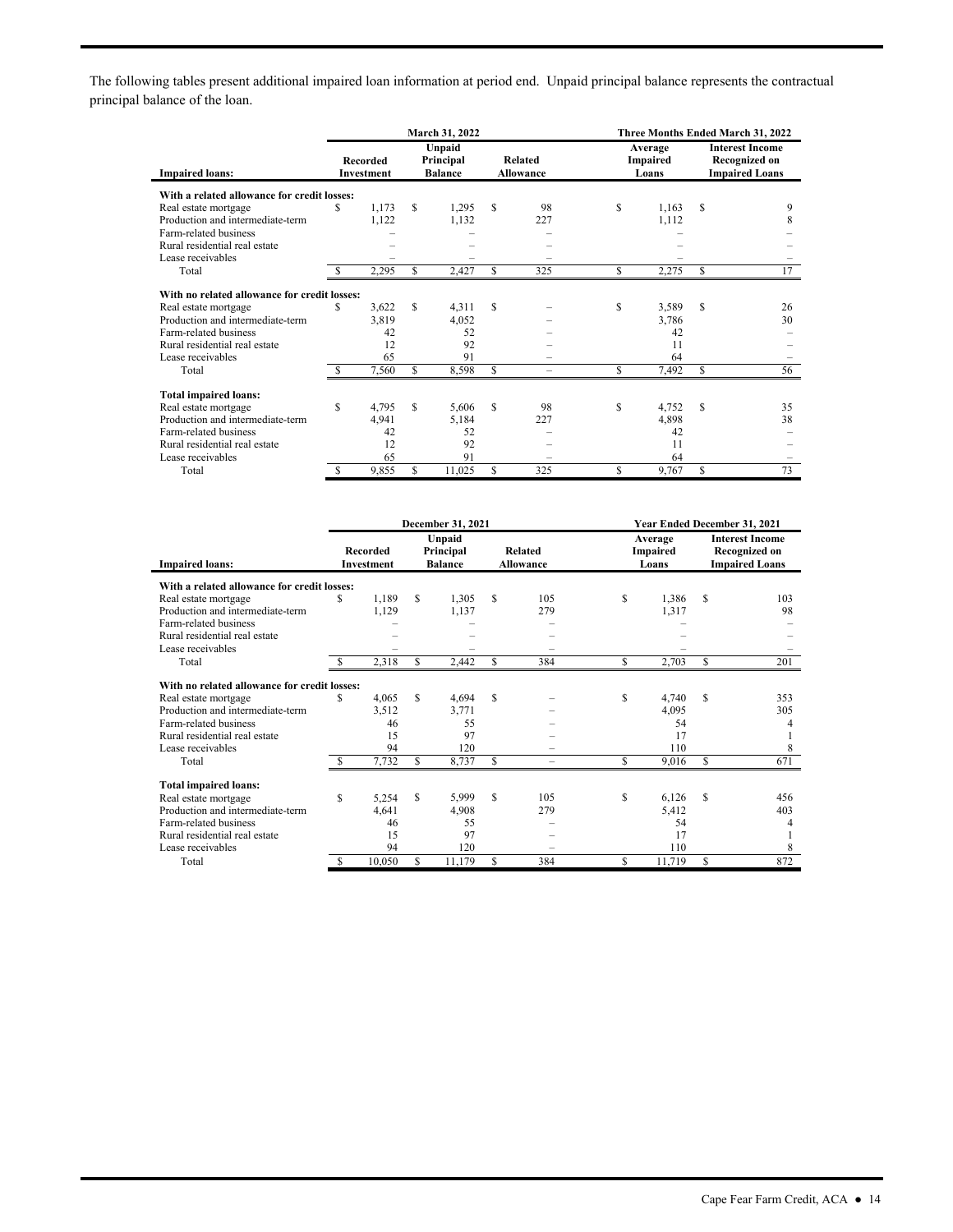A summary of changes in the allowance for loan losses and recorded investment in loans for each reporting period follows:

|                                                        |               | <b>Real Estate</b><br>Mortgage |               | Production<br>and<br><b>Intermediate-</b><br>term |               | Agribusiness* |               | Communication |    | Power and<br>Water/Waste<br><b>Disposal</b> |               | Rural<br><b>Residential</b><br><b>Real Estate</b> |               | <b>International</b> |                    | Lease<br><b>Receivables</b> |               | <b>Total</b> |
|--------------------------------------------------------|---------------|--------------------------------|---------------|---------------------------------------------------|---------------|---------------|---------------|---------------|----|---------------------------------------------|---------------|---------------------------------------------------|---------------|----------------------|--------------------|-----------------------------|---------------|--------------|
| Activity related to the allowance for credit losses:   |               |                                |               |                                                   |               |               |               |               |    |                                             |               |                                                   |               |                      |                    |                             |               |              |
| Balance at December 31, 2021                           | S             | 5,113                          | \$            | 3,019                                             | <sup>\$</sup> | 272           | \$            | 30            | \$ | 3                                           | S             | 45                                                | \$            | 30                   | \$                 | 30                          | <sup>\$</sup> | 8,542        |
| Charge-offs                                            |               | (26)                           |               |                                                   |               | (1)           |               |               |    |                                             |               |                                                   |               |                      |                    |                             |               | (27)         |
| Recoveries                                             |               |                                |               | 3                                                 |               |               |               |               |    |                                             |               |                                                   |               |                      |                    |                             |               | 3            |
| Provision for loan losses                              |               | 163                            |               | 23                                                |               | $\mathbf Q$   |               |               |    |                                             |               |                                                   |               |                      |                    |                             |               | 199          |
| Balance at March 31, 2022                              | <sup>\$</sup> | 5,250                          | \$            | 3,045                                             | \$            | 280           | S             | 31            | S  | 3                                           | \$            | 46                                                | S             | 31                   | S                  | 31                          | <sup>\$</sup> | 8,717        |
| Balance at December 31, 2020                           | S             | 6,122                          | \$            | 3,581                                             | \$            | 313           | \$            | 35            | \$ | 3                                           | S             | 52                                                | \$            | 34                   | \$                 | 92                          | <sup>\$</sup> | 10,232       |
| Charge-offs                                            |               | (22)                           |               | (8)                                               |               | (1)           |               |               |    |                                             |               |                                                   |               |                      |                    |                             |               | (31)         |
| Recoveries                                             |               | 16                             |               | 47                                                |               | 152           |               |               |    |                                             |               |                                                   |               |                      |                    |                             |               | 215          |
| Provision for loan losses                              |               | (377)                          |               | (41)                                              |               | (169)         |               | (2)           |    |                                             |               | (3)                                               |               | (2)                  |                    | (60)                        |               | (654)        |
| Balance at March 31, 2021                              | S             | 5.739                          | <sup>\$</sup> | 3,579                                             | <sup>\$</sup> | 295           | $\mathbb{S}$  | 33            | S  | 3                                           | S             | 49                                                | <sup>\$</sup> | 32                   | <sup>\$</sup>      | 32                          | <sup>\$</sup> | 9.762        |
| Allowance on loans evaluated for impairment:           |               |                                |               |                                                   |               |               |               |               |    |                                             |               |                                                   |               |                      |                    |                             |               |              |
| Individually                                           |               | 98                             | S             | 227                                               | <sup>\$</sup> |               | <sup>\$</sup> |               | S  |                                             | S             |                                                   | S             |                      | <sup>\$</sup>      |                             |               | 325          |
| Collectively                                           |               | 5,152                          |               | 2,818                                             |               | 280           |               | 31            |    | 3                                           |               | 46                                                |               | 31                   |                    | 31                          |               | 8,392        |
| Balance at March 31, 2022                              | <sup>\$</sup> | 5,250                          | S             | 3,045                                             | \$            | 280           | S             | 31            | \$ | 3                                           | <sup>\$</sup> | 46                                                | <sup>\$</sup> | 31                   | \$.                | 31                          | S             | 8,717        |
| Individually                                           | S             | 105                            | \$            | 279                                               | \$            | ÷             | \$            |               | \$ |                                             | S             | $\overline{\phantom{m}}$                          | $\mathbb{S}$  |                      | <sup>\$</sup>      | $\overline{\phantom{0}}$    |               | 384          |
| Collectively                                           |               | 5,008                          |               | 2,740                                             |               | 272           |               | 30            |    | 3                                           |               | 45                                                |               | 30                   |                    | 30                          |               | 8,158        |
| Balance at December 31, 2021                           | -S            | 5,113                          | S             | 3,019                                             | <sup>\$</sup> | 272           | <sup>\$</sup> | 30            | S  | 3                                           | <sup>\$</sup> | 45                                                | <sup>\$</sup> | 30                   | $\mathbf{\hat{s}}$ | 30                          | S             | 8,542        |
| Recorded investment in loans evaluated for impairment: |               |                                |               |                                                   |               |               |               |               |    |                                             |               |                                                   |               |                      |                    |                             |               |              |
| Individually                                           | S             | 4,382                          | \$            | 4,578                                             | \$            | 42            | \$            |               | S  |                                             | S             | 11                                                | $\mathbb{S}$  |                      | S                  | 65                          | <sup>\$</sup> | 9,078        |
| Collectively                                           |               | 788,908                        |               | 196,124                                           |               | 66,072        |               | 5,850         |    |                                             |               | 7,452                                             |               | 3,606                |                    | 3,981                       |               | 1,071,993    |
| Balance at March 31, 2022                              | <sup>\$</sup> | 793,290                        | S             | 200,702                                           | <sup>\$</sup> | 66,114        | <sup>\$</sup> | 5,850         | S  | ÷.                                          | $\mathbb{S}$  | 7,463                                             | S             | 3.606                | \$                 | 4,046                       | S             | 1,081,071    |
| Individually                                           | S             | 5,173                          | S             | 4,641                                             | \$            | 46            | <sup>\$</sup> |               | S  |                                             | S             | 15                                                | $\mathbb{S}$  |                      | <sup>\$</sup>      | 94                          | <sup>\$</sup> | 9,969        |
| Collectively                                           |               | 774,927                        |               | 205,044                                           |               | 62,164        |               | 4,334         |    |                                             |               | 6,412                                             |               | 3,604                |                    | 4,428                       |               | 1,060,913    |
| Balance at December 31, 2021                           | <sup>\$</sup> | 780,100                        | S             | 209,685                                           | \$            | 62,210        | \$            | 4,334         | \$ | $\overline{\phantom{0}}$                    | <sup>\$</sup> | 6,427                                             | <sup>\$</sup> | 3,604                | \$                 | 4,522                       | S             | 1,070,882    |
|                                                        |               |                                |               |                                                   |               |               |               |               |    |                                             |               |                                                   |               |                      |                    |                             |               |              |

*\*Includes the loan types: Loans to cooperatives, Processing and marketing, and Farm-related business.* 

 that occurred during the periods presented. A restructuring of a debt constitutes a troubled debt restructuring (TDR) if the creditor for economic or legal reasons related to the debtor's financial difficulties grants a concession to the debtor that it would not otherwise consider. The following tables present additional information about pre-modification and post-modification outstanding recorded investment and the effects of the modifications

|                                        |                          |             |     | Three Months Ended March 31, 2022 |       |   |                    |
|----------------------------------------|--------------------------|-------------|-----|-----------------------------------|-------|---|--------------------|
|                                        | Interest                 | Principal   |     | Other                             |       |   |                    |
| <b>Outstanding Recorded Investment</b> | Concessions              | Concessions |     | Concessions                       | Total |   | <b>Charge-offs</b> |
| Pre-modification:                      |                          |             |     |                                   |       |   |                    |
| Real estate mortgage                   | -                        | 276         | £.  | $\overline{\phantom{0}}$          | 276   |   |                    |
| Production and intermediate-term       |                          | 417         |     |                                   | 417   |   |                    |
| Total                                  | $\overline{\phantom{0}}$ | 693         | ъ.  | $\overline{\phantom{0}}$          | 693   |   |                    |
| <b>Post-modification:</b>              |                          |             |     |                                   |       |   |                    |
| Real estate mortgage                   |                          | 276         | \$. |                                   | 276   | Ф |                    |
| Production and intermediate-term       |                          | 417         |     |                                   | 417   |   |                    |
| Total                                  | $\overline{\phantom{0}}$ | 693         |     | -                                 | 693   |   |                    |

|                                                            |                         |                                                      |                          | Three Months Ended March 31, 2021           |          |                    |
|------------------------------------------------------------|-------------------------|------------------------------------------------------|--------------------------|---------------------------------------------|----------|--------------------|
| <b>Outstanding Recorded Investment</b>                     | Interest<br>Concessions |                                                      | Principal<br>Concessions | Other<br>Concessions                        | Total    | <b>Charge-offs</b> |
| <b>Pre-modification:</b><br>Real estate mortgage<br>Total  |                         | $\overline{\phantom{0}}$                             | 31<br>31                 | $\overline{\phantom{0}}$                    | 31       |                    |
| <b>Post-modification:</b><br>Real estate mortgage<br>Total |                         | $\overline{\phantom{0}}$<br>$\overline{\phantom{0}}$ | 19<br>19                 | $\overline{\phantom{a}}$<br>$\qquad \qquad$ | 19<br>19 |                    |

 Interest concessions may include interest forgiveness and interest deferment. Principal concessions may include principal forgiveness, principal deferment, and maturity extension. Other concessions may include additional compensation received which might be in the form of cash or other assets.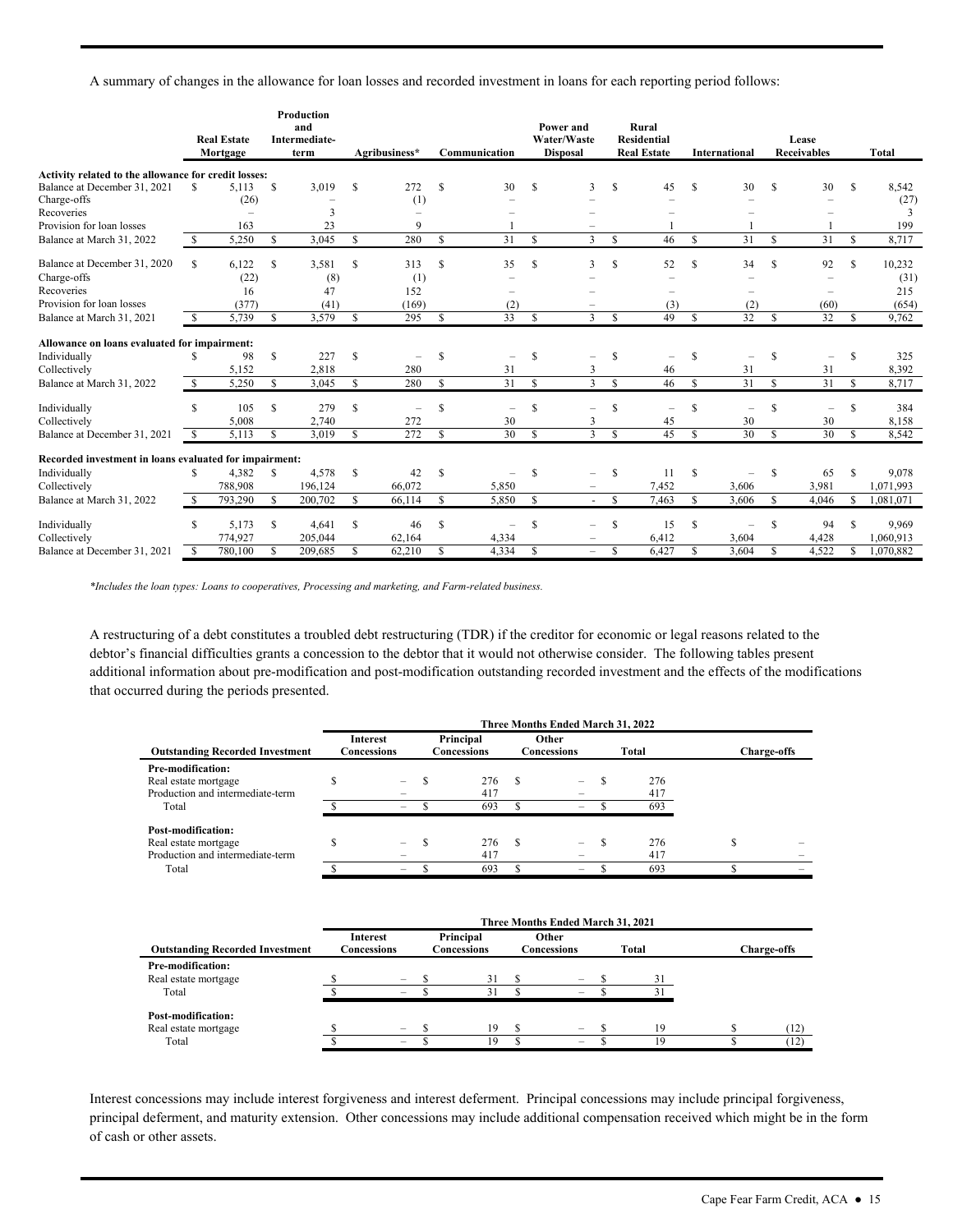There were no TDRs that occurred during the previous twelve months and for which there was a subsequent payment default during the periods presented. Payment default is defined as a payment that was thirty days or more past due.

 included as impaired loans in the impaired loan table: The following table provides information at period end on outstanding loans restructured in troubled debt restructurings. These loans are

|                                  |                       | <b>Total TDRs</b> |                          | <b>Nonaccrual TDRs</b> |                       |  |                   |  |  |
|----------------------------------|-----------------------|-------------------|--------------------------|------------------------|-----------------------|--|-------------------|--|--|
|                                  | <b>March 31, 2022</b> |                   | <b>December 31, 2021</b> |                        | <b>March 31, 2022</b> |  | December 31, 2021 |  |  |
| Real estate mortgage             | 2.026                 |                   | 2.701                    |                        | 999                   |  | 1,027             |  |  |
| Production and intermediate-term | 3,843                 |                   | 3,516                    |                        | 1.047                 |  | 1,087             |  |  |
| Rural residential real estate    |                       |                   |                          |                        |                       |  |                   |  |  |
| Total loans                      | 5.875                 |                   | 6.224                    |                        | 2.046                 |  | 2.114             |  |  |
| Additional commitments to lend   | -                     |                   |                          |                        |                       |  |                   |  |  |

#### **Note 3 — Investments**

#### *Investments in Debt Securities*

The Association's investments consist of Rural America Bonds (RABs), which are private placement securities purchased under the Mission Related Investment (MRI) program approved by the FCA. In its Conditions of Approval for the program, the FCA generally considers a RAB ineligible if its investment rating, based on the internal 14-point risk rating scale used to also grade loans, falls below 9 and requires System institutions to provide notification to FCA when a security becomes ineligible. Any other bonds purchased under the MRI program, approved on a case-by-case basis by FCA, may have different eligibility requirements. At March 31, 2022, the Association held no RABs whose credit quality had deteriorated beyond the program limits.

A summary of the amortized cost and fair value of investment securities held-to-maturity follows:

|      |                          |                              | <b>March 31, 2022</b>                |               |       |
|------|--------------------------|------------------------------|--------------------------------------|---------------|-------|
|      | Amortized<br>Cost        | Gross<br>Unrealized<br>Gains | Gross<br>Unrealized<br><b>Losses</b> | Fair<br>Value | Yield |
| RABs | 2,563                    | S                            | S                                    | 2,486<br>S    | 5.95% |
|      |                          |                              | <b>December 31, 2021</b>             |               |       |
|      |                          |                              |                                      |               |       |
|      | <b>Amortized</b><br>Cost | Gross<br>Unrealized<br>Gains | Gross<br>Unrealized<br><b>Losses</b> | Fair<br>Value | Yield |

A summary of the contractual maturity, amortized cost and estimated fair value of investment securities held-to-maturity follows:

|                                    |   |                          |               | <b>March 31, 2022</b> |                              |
|------------------------------------|---|--------------------------|---------------|-----------------------|------------------------------|
|                                    |   | <b>Amortized</b><br>Cost | Fair<br>Value |                       | Weighted<br>Average<br>Yield |
| In one year or less                | S |                          |               |                       | $-$ %                        |
| After one year through five years  |   |                          |               |                       |                              |
| After five years through ten years |   |                          |               |                       |                              |
| After ten years                    |   | 2,563                    |               | 2,486                 | 5.95                         |
| Total                              |   | 2.563                    |               | 2.486                 | 5.95%                        |

 of ten years. However, expected maturities for these types of All of these investments have contractual maturities in excess securities can differ from contractual maturities because borrowers may have the right to prepay obligations with or without prepayment penalties.

An investment is considered impaired if its fair value is less than its cost. The following tables show the fair value and gross unrealized losses for investments that were in a continuous unrealized loss position aggregated by investment category at each reporting period. A continuous unrealized loss position for an investment is measured from the date the impairment was first identified. The Association had no investments that were in a continuous unrealized loss position at December 31, 2021.

|               |                                    |                               | 12 Months<br>or Greater            |
|---------------|------------------------------------|-------------------------------|------------------------------------|
| Fair<br>Value | <b>Unrealized</b><br><b>Losses</b> | Fair<br>Value                 | <b>Unrealized</b><br><b>Losses</b> |
| 2.486         |                                    |                               |                                    |
|               |                                    | <b>Less Than</b><br>12 Months | <b>March 31, 2022</b>              |

The recording of an impairment is predicated on: (1) whether or not management intends to sell the security, (2) whether it is more likely than not that management would be required to sell the security before recovering its costs, and (3) whether management expects to recover the security's entire amortized cost basis (even if there is no intention to sell). If the Association intends to sell the security or it is more likely than not that it would be required to sell the security, the impairment loss equals the full difference between amortized cost and fair value of the security. When the Association does not intend to sell securities in an unrealized loss position and it is not more likely than not that it would be required to sell the securities, other-than-temporary impairment loss is separated into credit loss and non-credit loss. Credit loss is defined as the shortfall of the present value of the cash flows expected to be collected in relation to the amortized cost basis.

The Association performs periodic credit reviews, including other-than-temporary impairment analyses, on its investment securities portfolio. The objective is to quantify future possible loss of principal or interest due on securities in the portfolio.

The Association has not recognized any credit losses as any impairments were deemed temporary and resulted from non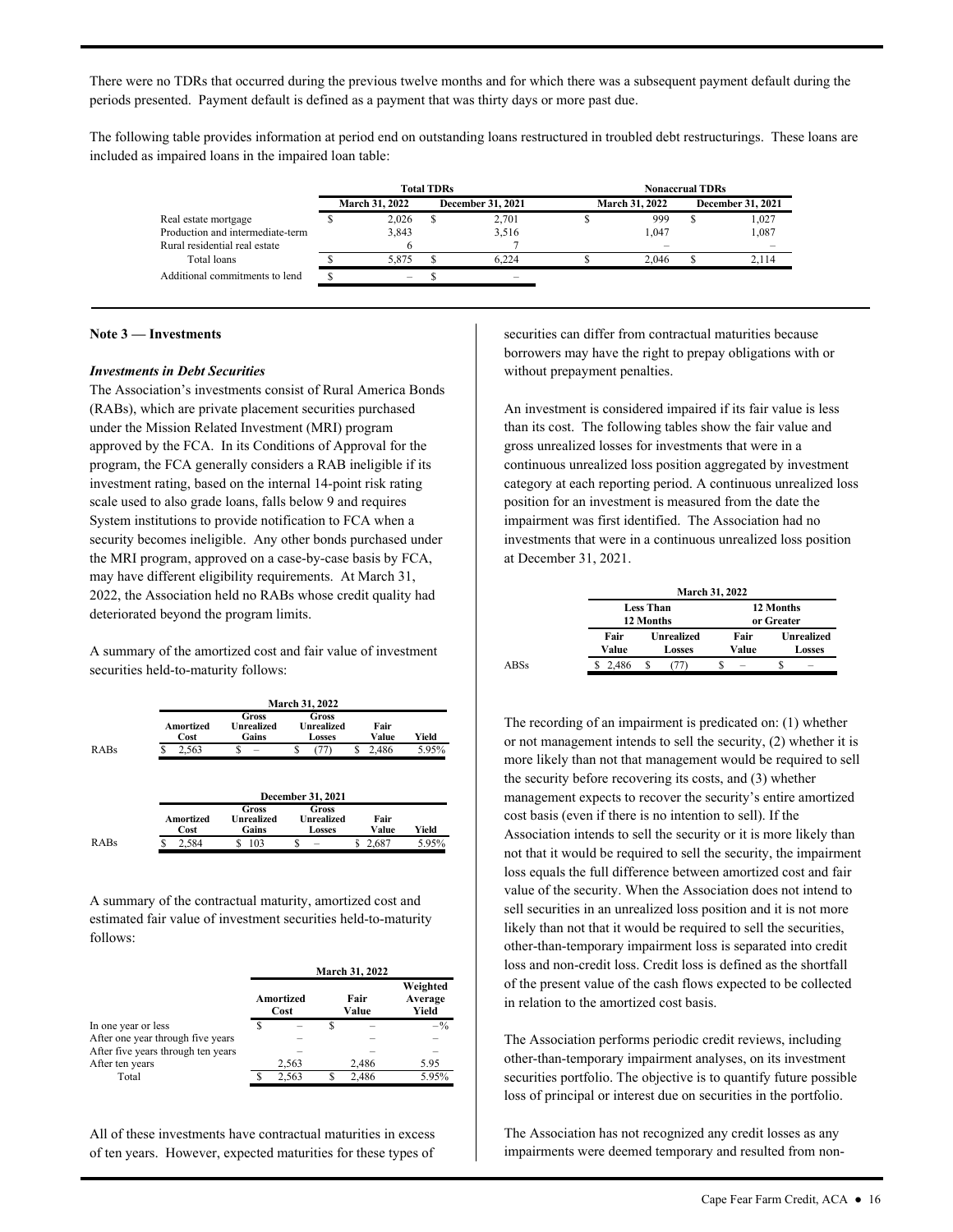credit related factors. The Association has the ability and intent to hold these temporarily impaired investments until a recovery of unrealized losses occurs, which may be at maturity, and at this time expects to collect the full principal amount and interest due on these securities, especially after considering credit enhancements.

#### *Equity Investments in Other Farm Credit System Institutions*

by recognizing temporary declines in value. Equity investments in other Farm Credit System institutions are generally nonmarketable investments consisting of stock and participation certificates, allocated surplus, and reciprocal investments in other institutions regulated by the FCA. These investments are carried at cost and evaluated for impairment based on the ultimate recoverability of the par value rather than

 capital contributions to maintain its capital requirements. The Associations are required to maintain ownership in AgFirst (AgFirst or the Bank) in the form of Class B or Class C stock as determined by the Bank. The Bank may require additional

 shareholders' equity totaled \$2.0 billion. The Bank's earnings Association owned 3.46 percent of the issued stock of the Bank as of March 31, 2022 net of any reciprocal investment. As of that date, the Bank's assets totaled \$39.1 billion and were \$113 million for the first three months of 2022. In addition, the Association held \$681 in investments related to other Farm Credit institutions.

#### **Note 4 — Debt**

#### *Notes Payable to AgFirst Farm Credit Bank*

The Association's indebtedness to the Bank represents borrowings by the Association to fund its earning assets. This indebtedness is collateralized by a pledge of substantially all of the Association's assets. The contractual terms of the revolving line of credit are contained in the General Financing Agreement (GFA). The GFA also defines Association performance criteria for borrowing from the Bank, which includes borrowing base margin, earnings and capital covenants, among others.

#### **Note 5 — Members' Equity**

#### *Accumulated Other Comprehensive Income (AOCI)*

|                                                     |                              | <b>Changes in Accumulated Other</b><br>Comprehensive Income by Component (a) |  |       |  |  |  |  |
|-----------------------------------------------------|------------------------------|------------------------------------------------------------------------------|--|-------|--|--|--|--|
|                                                     | Three Months Ended March 31, |                                                                              |  |       |  |  |  |  |
|                                                     |                              | 2022                                                                         |  | 2021  |  |  |  |  |
| <b>Employee Benefit Plans:</b>                      |                              |                                                                              |  |       |  |  |  |  |
| Balance at beginning of period                      |                              | (267)                                                                        |  | (291) |  |  |  |  |
| Other comprehensive income before reclassifications |                              |                                                                              |  |       |  |  |  |  |
| Amounts reclassified from AOCI                      |                              |                                                                              |  |       |  |  |  |  |
| Net current period other comprehensive income       |                              |                                                                              |  |       |  |  |  |  |
| Balance at end of period                            |                              | (262)                                                                        |  | 1287  |  |  |  |  |
|                                                     |                              |                                                                              |  |       |  |  |  |  |

|                                       | Reclassifications Out of Accumulated Other Comprehensive Income (b) |      |  |      |                                   |  |  |  |  |  |  |  |
|---------------------------------------|---------------------------------------------------------------------|------|--|------|-----------------------------------|--|--|--|--|--|--|--|
|                                       | Three Months Ended March 31.                                        |      |  |      |                                   |  |  |  |  |  |  |  |
|                                       | 2022                                                                |      |  | 2021 | <b>Income Statement Line Item</b> |  |  |  |  |  |  |  |
| <b>Defined Benefit Pension Plans:</b> |                                                                     |      |  |      |                                   |  |  |  |  |  |  |  |
| Periodic pension costs                |                                                                     | ، د. |  | (4)  | See Note 7.                       |  |  |  |  |  |  |  |
| Net amounts reclassified              |                                                                     |      |  | (4)  |                                   |  |  |  |  |  |  |  |
|                                       |                                                                     |      |  |      |                                   |  |  |  |  |  |  |  |

 *(a) Amounts in parentheses indicate debits to AOCI. (b) Amounts in parentheses indicate debits to profit/loss*.

#### **Note 6 — Fair Value Measurement**

Fair value is defined as the exchange price that would be received for an asset or paid to transfer a liability in an orderly transaction between market participants in the principal or most advantageous market for the asset or liability.

Accounting guidance establishes a hierarchy for disclosure of fair value measurements to maximize the use of observable inputs, that is, inputs that reflect the assumptions market participants would use in pricing an asset or liability based on market data obtained from sources independent of the reporting entity. The hierarchy is based upon the transparency of inputs to the valuation of an asset or liability as of the measurement date. A financial instrument's categorization within the

hierarchy tiers is based upon the lowest level of input that is significant to the fair value measurement.

The classifications within the fair value hierarchy are as follows:

Level 1 inputs to the valuation methodology are unadjusted quoted prices for identical assets or liabilities in active markets.

Level 2 inputs include quoted prices for similar assets and liabilities in active markets; quoted prices in markets that are not active; and inputs that are observable, or can be corroborated, for substantially the full term of the asset or liability.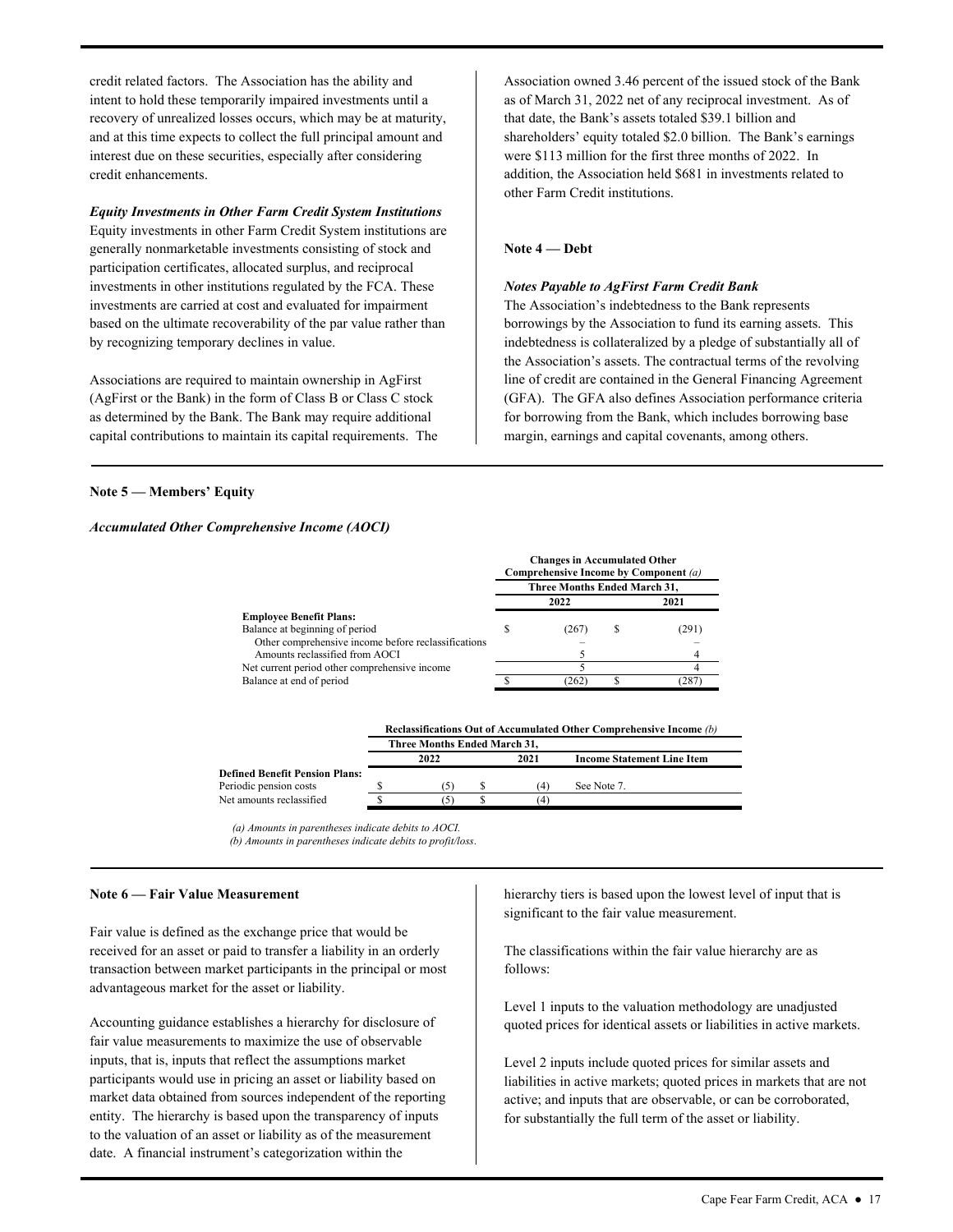Level 3 inputs are unobservable and supported by little or no market activity. Valuation is determined using pricing models, discounted cash flow methodologies, or similar techniques, and could include significant management judgment or estimation. Level 3 assets and liabilities also could include instruments whose price has been adjusted based on dealer quoted pricing that is different than the third-party valuation or internal model Nevel 3 inputs are unobservable and supported by little or no<br>
market activity. Valuation is determined using pricing models,<br>
discounted cash flow methodologies, or similar techniques, and<br>
could include significant manag

considered in assigning various assets and liabilities to the fair value hierarchy levels, see the latest Annual Report to Shareholders.

There were no Level 3 assets or liabilities measured at fair value on a recurring basis for the periods presented. The Association had no transfers of assets or liabilities into or out of Level 1 or Level 2 during the periods presented.

 date. The following tables summarize the carrying amounts of these assets and liabilities at period end, and their related fair values. Fair values are estimated at each period end date for assets and liabilities measured at fair value on a recurring basis. Other Financial Instruments are not measured at fair value in the statement of financial position, but their fair values are estimated as of each period end

|                                                  | March 31, 2022 |                             |    |                          |              |         |   |           |    |                            |
|--------------------------------------------------|----------------|-----------------------------|----|--------------------------|--------------|---------|---|-----------|----|----------------------------|
|                                                  |                | Total<br>Carrying<br>Amount |    | Level 1                  |              | Level 2 |   | Level 3   |    | <b>Total Fair</b><br>Value |
| <b>Recurring Measurements</b>                    |                |                             |    |                          |              |         |   |           |    |                            |
| Assets:                                          |                |                             |    |                          |              |         |   |           |    |                            |
| Assets held in trust funds                       | S              | 74                          | S  | 74                       | \$           |         | S |           | S  | 74                         |
| Recurring Assets                                 |                | 74                          | \$ | 74                       | $\mathbb{S}$ |         | S | $\equiv$  |    | 74                         |
| Liabilities:                                     |                |                             |    |                          |              |         |   |           |    |                            |
| Recurring Liabilities                            | S              | -                           | S  |                          | \$           |         | S |           | S  |                            |
| <b>Nonrecurring Measurements</b>                 |                |                             |    |                          |              |         |   |           |    |                            |
| Assets:                                          |                |                             |    |                          |              |         |   |           |    |                            |
| Impaired loans                                   | S              | 1,970                       | S  |                          | Ŝ            |         | S | 1,970     | S  | 1,970                      |
| Other property owned                             |                | 236                         |    |                          |              |         |   | 274       |    | 274                        |
| Nonrecurring Assets                              |                | 2,206                       | S  |                          | S            |         | S | 2,244     | S  | 2,244                      |
| <b>Other Financial Instruments</b>               |                |                             |    |                          |              |         |   |           |    |                            |
| Assets:                                          |                |                             |    |                          |              |         |   |           |    |                            |
| Cash                                             | S              | 14                          | \$ | 14                       | S            | -       | S |           | S  | 14                         |
| Investments in debt securities, held-to-maturity |                | 2,563                       |    |                          |              |         |   | 2,486     |    | 2,486                      |
| Loans                                            |                | 1,063,304                   |    |                          |              |         |   | 1,019,506 |    | 1,019,506                  |
| <b>Other Financial Assets</b>                    |                | 1,065,881                   | \$ | 14                       | \$           | -       | S | 1,021,992 | S. | 1,022,006                  |
| Liabilities:                                     |                |                             |    |                          |              |         |   |           |    |                            |
| Notes payable to AgFirst Farm Credit Bank        | S              | 826,246                     |    |                          | S            |         |   | 792,189   |    | 792,189                    |
| <b>Other Financial Liabilities</b>               | \$             | 826,246                     | S  | $\overline{\phantom{0}}$ | \$           | -       | S | 792,189   | S  | 792,189                    |

|                                                  | December 31, 2021 |                             |    |         |    |                          |    |           |    |                            |
|--------------------------------------------------|-------------------|-----------------------------|----|---------|----|--------------------------|----|-----------|----|----------------------------|
|                                                  |                   | Total<br>Carrying<br>Amount |    | Level 1 |    | Level 2                  |    | Level 3   |    | <b>Total Fair</b><br>Value |
| <b>Recurring Measurements</b>                    |                   |                             |    |         |    |                          |    |           |    |                            |
| Assets:                                          |                   |                             |    |         |    |                          |    |           |    |                            |
| Assets held in trust funds                       |                   | 77                          | S  | 77      | \$ |                          | S  |           | S  | 77                         |
| <b>Recurring Assets</b>                          |                   | 77                          | S  | 77      | S  |                          | Ŝ  |           | \$ | 77                         |
| <b>Liabilities:</b>                              |                   |                             |    |         |    |                          |    |           |    |                            |
| Recurring Liabilities                            | S                 |                             | S  |         | S  |                          | S  |           | S  |                            |
| <b>Nonrecurring Measurements</b>                 |                   |                             |    |         |    |                          |    |           |    |                            |
| <b>Assets:</b>                                   |                   |                             |    |         |    |                          |    |           |    |                            |
| Impaired loans                                   | \$.               | 1,934                       | S  |         | S  |                          | S  | 1,934     | S  | 1,934                      |
| Other property owned                             |                   | 236                         |    |         |    |                          |    | 274       |    | 274                        |
| Nonrecurring Assets                              |                   | 2,170                       | S  |         | S  | $\overline{\phantom{0}}$ | S  | 2,208     | S  | 2,208                      |
| <b>Other Financial Instruments</b>               |                   |                             |    |         |    |                          |    |           |    |                            |
| Assets:                                          |                   |                             |    |         |    |                          |    |           |    |                            |
| Cash                                             | S                 | 49                          | S  | 49      | S  | -                        | S  |           | S  | 49                         |
| Investments in debt securities, held-to-maturity |                   | 2,584                       |    |         |    |                          |    | 2,687     |    | 2,687                      |
| Loans                                            |                   | 1,052,780                   |    |         |    |                          |    | 1,039,051 |    | 1,039,051                  |
| Other Financial Assets                           |                   | 1,055,413                   | \$ | 49      | S  | -                        | S  | 1,041,738 |    | 1,041,787                  |
| <b>Liabilities:</b>                              |                   |                             |    |         |    |                          |    |           |    |                            |
| Notes payable to AgFirst Farm Credit Bank        | S                 | 836,955                     | \$ |         | \$ |                          |    | 825,461   |    | 825,461                    |
| Other Financial Liabilities                      | S                 | 836,955                     | S  |         | \$ | $\overline{\phantom{0}}$ | \$ | 825,461   | S  | 825,461                    |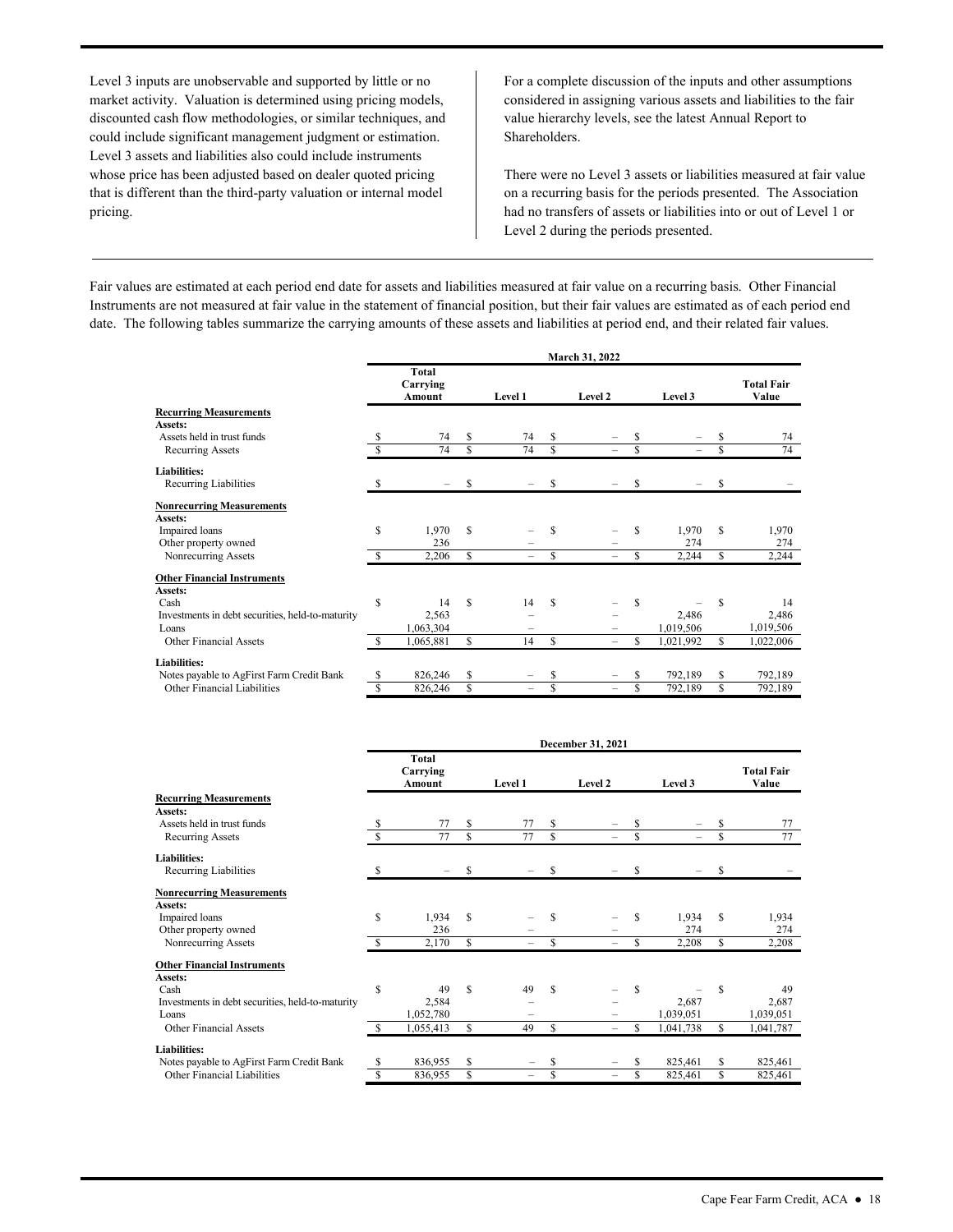#### *Uncertainty in Measurements of Fair Value*

Discounted cash flow or similar modeling techniques are generally used to determine the recurring fair value measurements for Level 3 assets and liabilities. Use of these techniques requires determination of relevant inputs and assumptions, some of which represent significant unobservable inputs as indicated in the tables that follow. Accordingly, changes in these unobservable inputs may have a significant impact on fair value.

Certain of these unobservable inputs will (in isolation) have a directionally consistent impact on the fair value of the instrument for a given change in that input. Alternatively, the fair value of the instrument may move in an opposite direction for a given change in another input. Where multiple inputs are used within the valuation technique of an asset or liability, a change in one input in a certain direction may be offset by an opposite change in another input having a potentially muted impact to the overall fair value of that particular instrument. Additionally, a change in one unobservable input may result in a change to another unobservable input (that is, changes in certain inputs are interrelated with one another), which may counteract or magnify the fair value impact.

#### *Investments in Debt Securities*

The fair values of predominantly all Level 3 investments in debt securities have consistent inputs, valuation techniques and correlation to changes in underlying inputs. The models used to determine fair value for these instruments use certain significant unobservable inputs within a discounted cash flow or market comparable pricing valuation technique. Such inputs generally include discount rate components including risk premiums, prepayment estimates, default estimates and loss severities.

These Level 3 assets would decrease (increase) in value based upon an increase (decrease) in discount rates, defaults, or loss severities. Conversely, the fair value of these assets would

generally increase (decrease) in value if the prepayment input were to increase (decrease). Generally, a change in the assumption used for defaults is accompanied by a directionally similar change in the risk premium component of the discount rate (specifically, the portion related to credit risk) and a directionally opposite change in the assumption used for prepayments. Unobservable inputs for loss severities do not normally increase or decrease based on movements in the other significant unobservable inputs for these Level 3 assets.

#### *Inputs to Valuation Techniques*

 calibrated annually by an independent consultant. The fair value measurements are analyzed on a quarterly basis. For other valuations, documentation is obtained for third party Management determines the Association's valuation policies and procedures. The Bank performs the majority of the Association's valuations, and its valuation processes are information, such as pricing, and periodically evaluated alongside internal information and pricing that is available.

 of various financial instruments, and other factors. These assumptions could significantly affect the estimates. Quoted market prices are generally not available for the instruments presented below. Accordingly fair values are based on judgments regarding anticipated cash flows, future expected loss experience, current economic conditions, risk characteristics estimates involve uncertainties and matters of judgment, and therefore cannot be determined with precision. Changes in

### *Quantitative Information about Recurring and Nonrecurring Level 3 Fair Value Measurements*

 sales, replacement cost and comparability adjustments. With regard to nonrecurring measurements for impaired loans and other property owned, it is not practicable to provide specific information on inputs as each collateral property is unique. System institutions utilize appraisals to value these loans and other property owned and take into account unobservable inputs such as income and expense, comparable

|                                                  | <b>Valuation Technique(s)</b> | Input<br>Par/principal and appropriate interest yield |  |  |  |  |
|--------------------------------------------------|-------------------------------|-------------------------------------------------------|--|--|--|--|
| Cash                                             | Carrying value                |                                                       |  |  |  |  |
| Loans                                            | Discounted cash flow          | Prepayment forecasts                                  |  |  |  |  |
|                                                  |                               | Probability of default                                |  |  |  |  |
|                                                  |                               | Loss severity                                         |  |  |  |  |
| Investments in debt securities, held-to-maturity | Discounted cash flow          | Prepayment rates                                      |  |  |  |  |
|                                                  |                               | Risk adjusted discount rate                           |  |  |  |  |
| Notes payable to AgFirst Farm Credit Bank        | Discounted cash flow          | Prepayment forecasts                                  |  |  |  |  |
|                                                  |                               | Probability of default                                |  |  |  |  |
|                                                  |                               | Loss severity                                         |  |  |  |  |

#### **Information about Other Financial Instrument Fair Value Measurements**